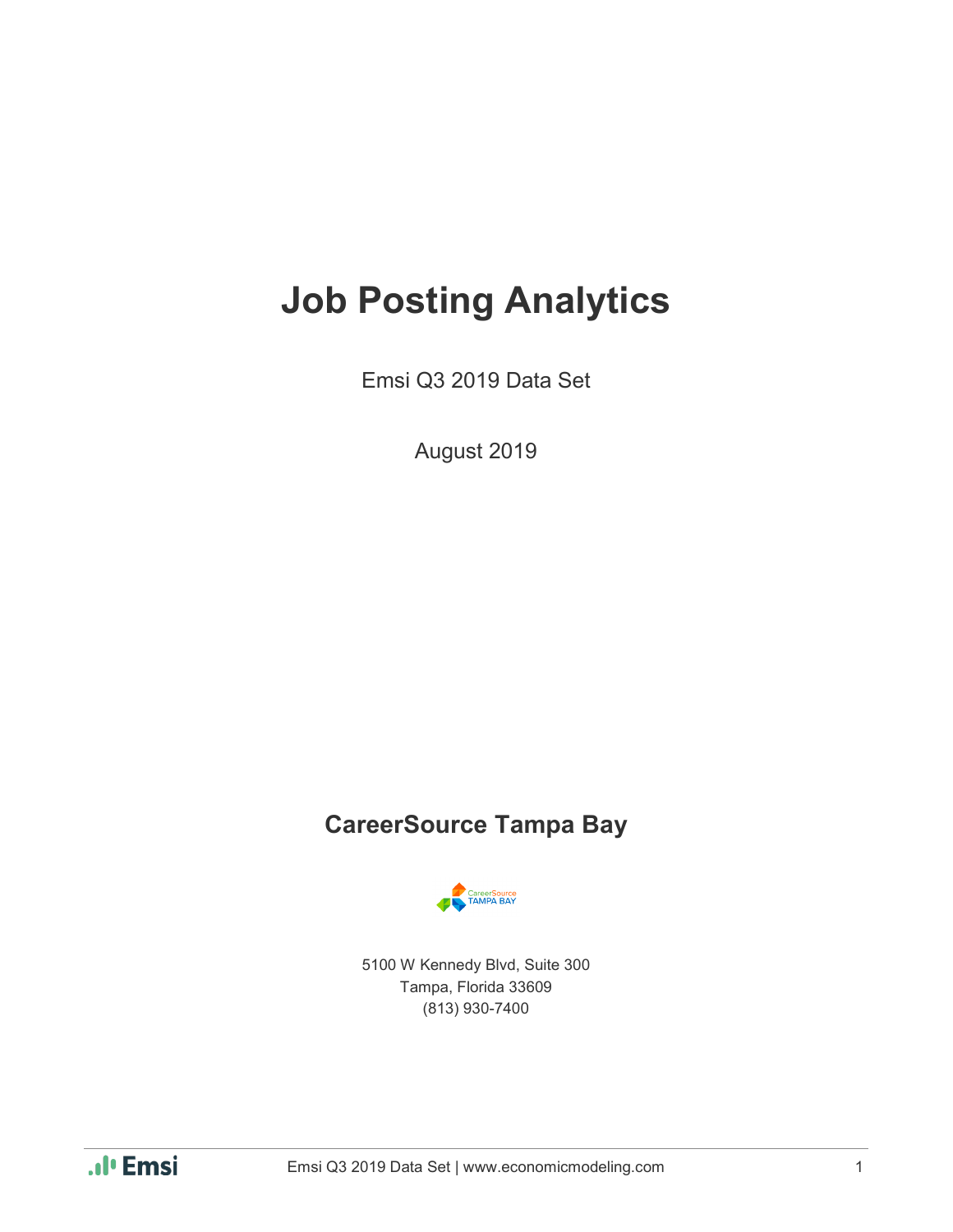# **Parameters**

### **Regions**

| Code  | <b>Description</b>      |
|-------|-------------------------|
| 12057 | Hillsborough County, FL |

### **Minimum Experience Required**

Any

#### **Education Level**

Any

### **Keyword Search**

### **Timeframe**

Jun 2018 - May 2019

### **Posting Lifespan**

Any Duration

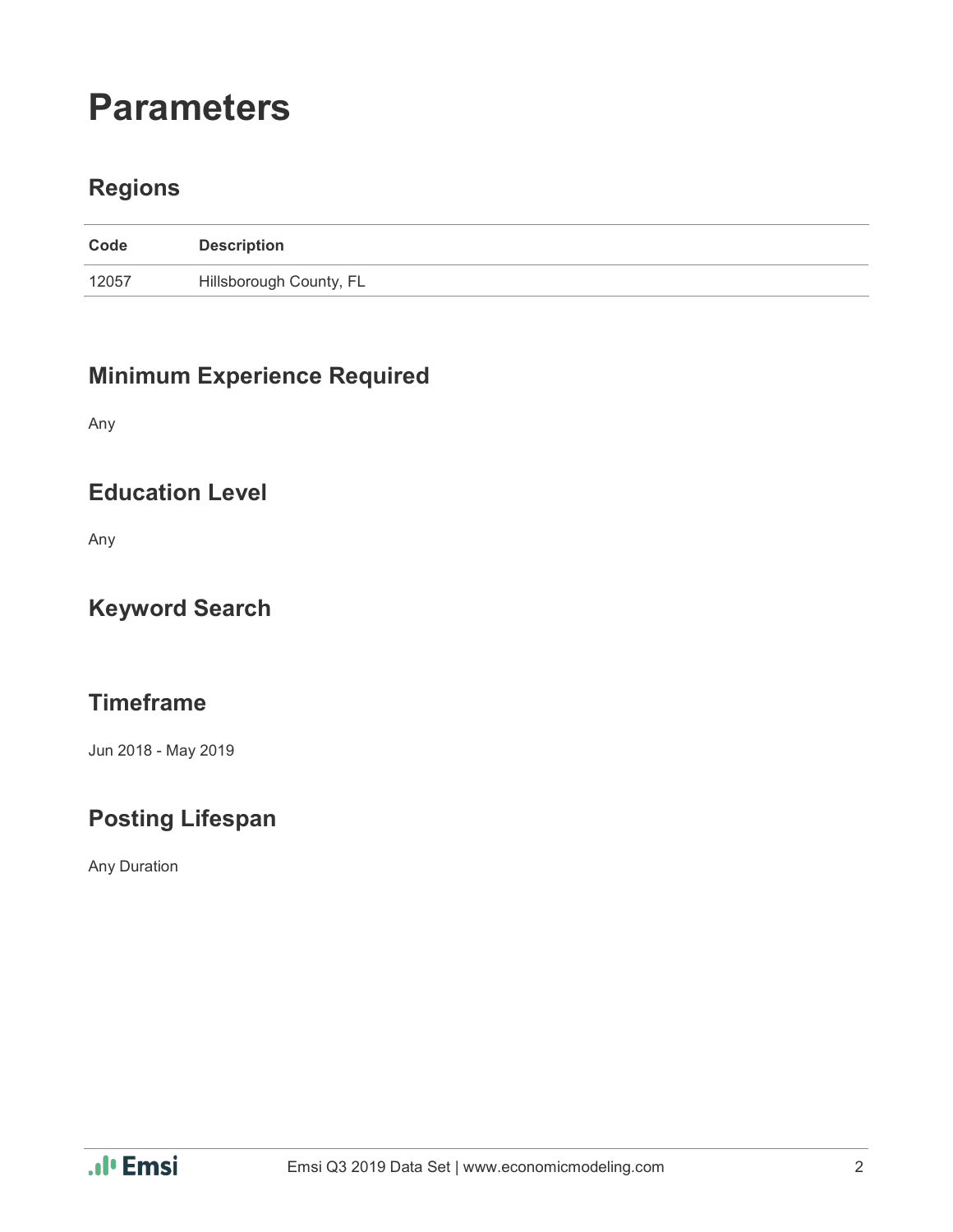### **Job Postings Summary**

| 277,236                | 5:1                      | 36 days                        |
|------------------------|--------------------------|--------------------------------|
| <b>Unique Postings</b> | <b>Posting Intensity</b> | <b>Median Posting Duration</b> |
| 1.43M Total Postings   | Regional Average: 5 :    | Regional Average: 36 days      |

There were **1.43M** total job postings for your selection from June 2018 to May 2019, of which **277,236** were unique. These numbers give us a Posting Intensity of **5-to-1**, meaning that for every 5 postings there is 1 unique job posting.This is close to the Posting Intensity for all other occupations and companies in the region (5-to-1), indicating that they are putting average effort toward hiring for this position.

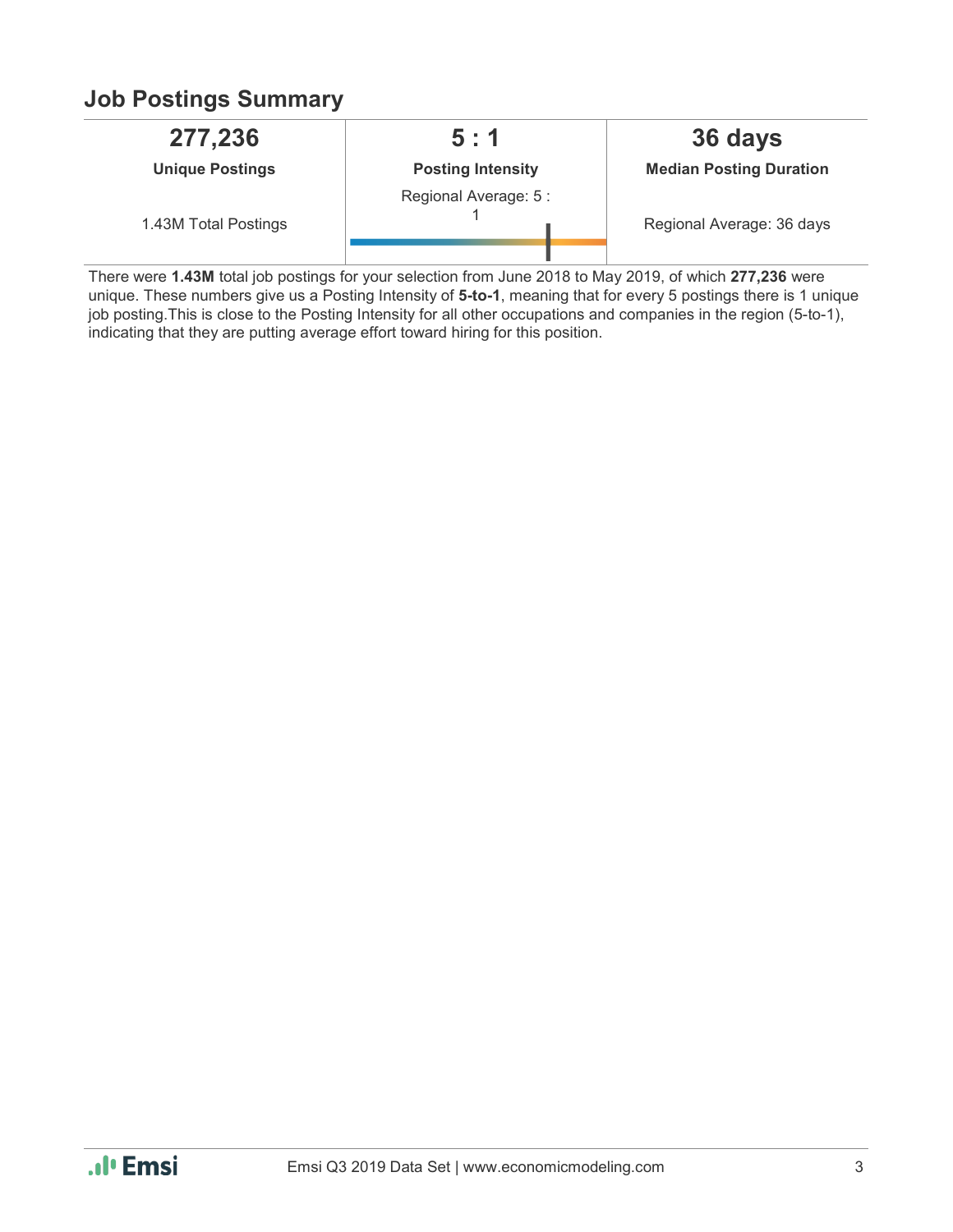### **Job Postings Regional Breakdown**



| County | Unique Postings (Jun 2018 - May 2019) |
|--------|---------------------------------------|
|        |                                       |

Hillsborough County, FL 277,236

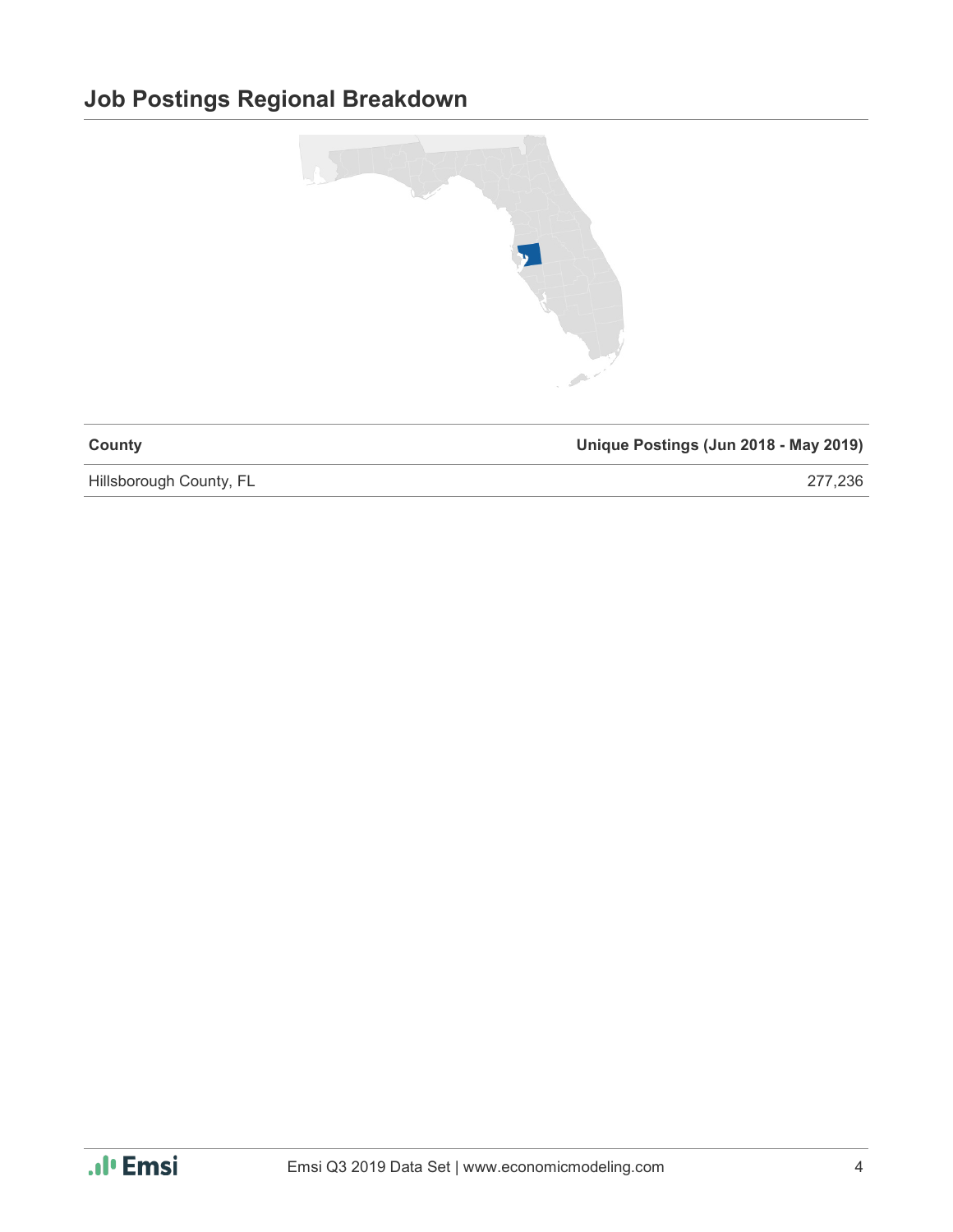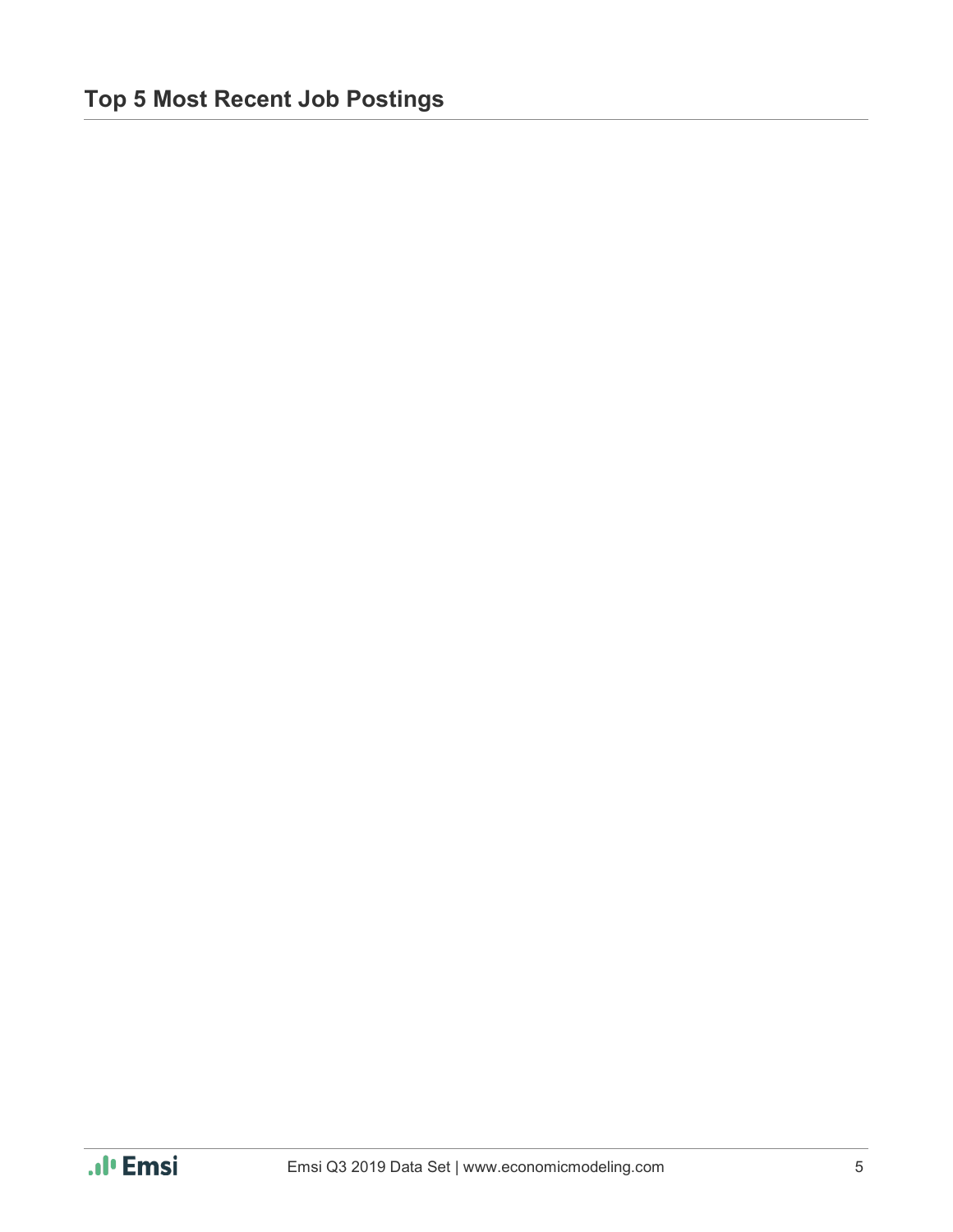### **IT Project Coordinators — [Unknown] in Tampa, FL (May 2019 - Jul 2019)**

Project coordinator **Link to Live Job Posting:** Posting is no longer active **Location:** Tampa, FL **O\*NET:** 15-1199.09

**Company:** [Unknown]

**Job Title:** IT Project Coordinators

Search millions of jobs Jobvertise Project coordinator Location: US-FL-Tampa - 33697 Jobcode: chptb1 Email this job to a friend Report this Job Report this job

What is the problem? • Incorrect company Incorrect location Job is expired Job may be a scam Other Apply Online or email this job to apply later Qualifications: Bachelors degree A minimum of 2-3 years experience working as a project coordinator (Not required as a project manager) The ability to work under pressure and complete tasks in a timely and accurate manner Excellent facilitation skills, including meeting content and agenda Good problem solving, organizational, written, oral and communication skills. Articulation is the key Responsibilities: This person would be part of Level 2 support team (Business support for production issues). Take E2E ownership of production tickets(From Analysis till closure) Act as an interface to Business, Technology, Global Production Assurance & various stakeholders Clearly articulate the Problem statement & resolution in both business and technical teams Create and maintain comprehensive project documentation, plans and metrics/reports to management Pozent Apply Online or email this job to apply later Search millions of jobs Jobvertise Jobseekers Search Jobs Post your Resume Setup Job Alerts Jobseeker Q&A Jobseeker Resources Jobseeker Blog Create Free Account Jobseeker Login Employers Search Resumes Free USA Resumes Canada Resumes International Resumes Featured Jobs Pricing Employer Info Employer FAQ Employer Blog Create Account Employer Login Company Testimonials Link To Us Company Info Contact Us Jobs by Title | Resumes by Title | Top Job Searches Privacy | Terms of Use • Free services are subject to limitations

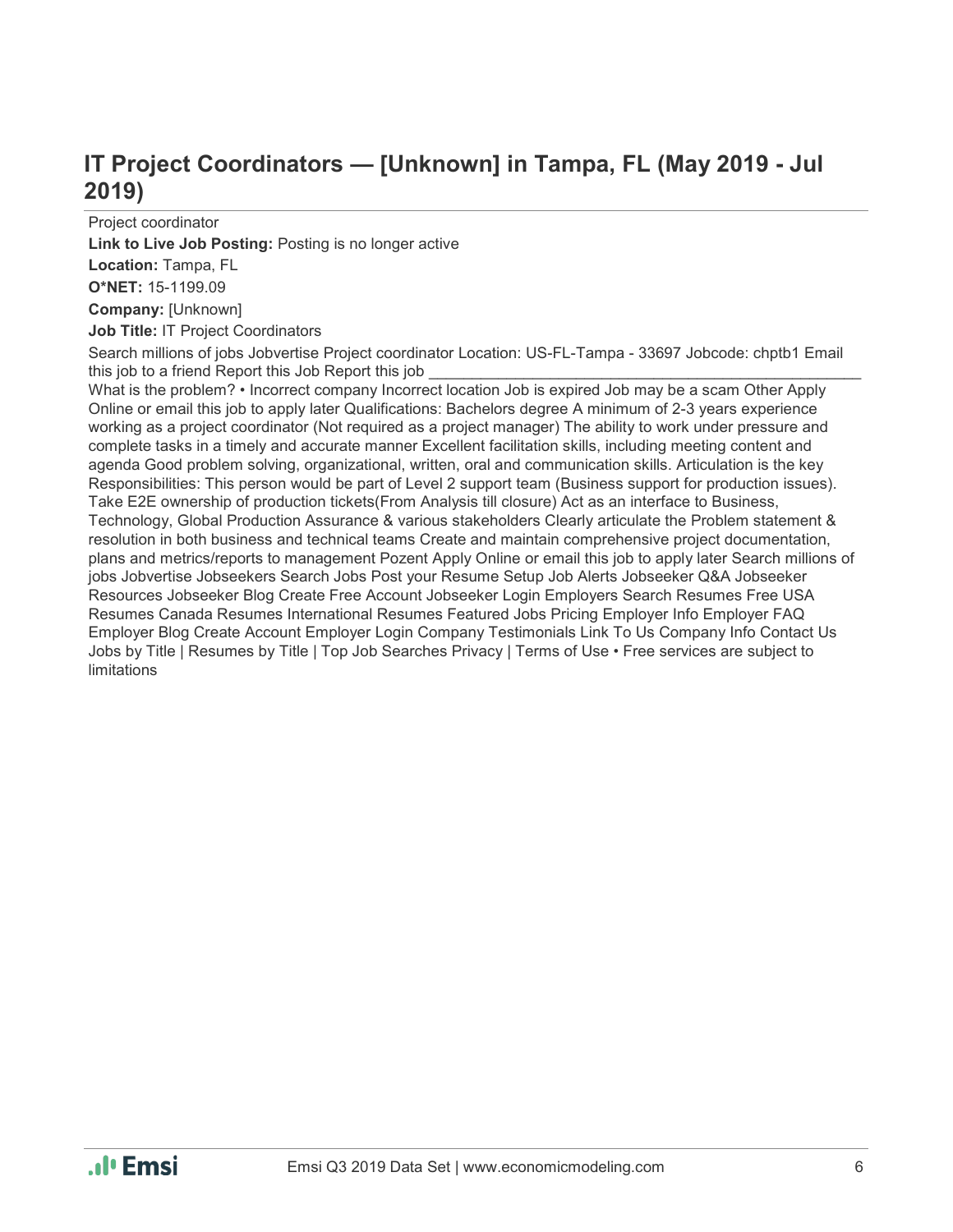#### **Dialysis Nurses — Davita Inc. in Brandon, FL (May 2019 - Jul 2019)**

Critical Care Dialysis Nurse Supervisor - Brandon, FL **Link to Live Job Posting:** Posting is no longer active **Location:** Brandon, FL **O\*NET:** 29-1141.00 **Company:** Davita Inc. **Job Title:** Dialysis Nurses Critical Care Dialysis Nurse Supervisor - Brandon, FL DaVita Brandon, FL As a Clinical Coordinator at DaVita

you will have the opportunity to excel as the superior dialysis nurse, mentor and clinical expert you are-and have a dramatic impact on the lives of our patients and their families. In this vital Registered Nursing... Nurse, Supervisor, RN, Healthcare, Medical, Computer, Coordinator

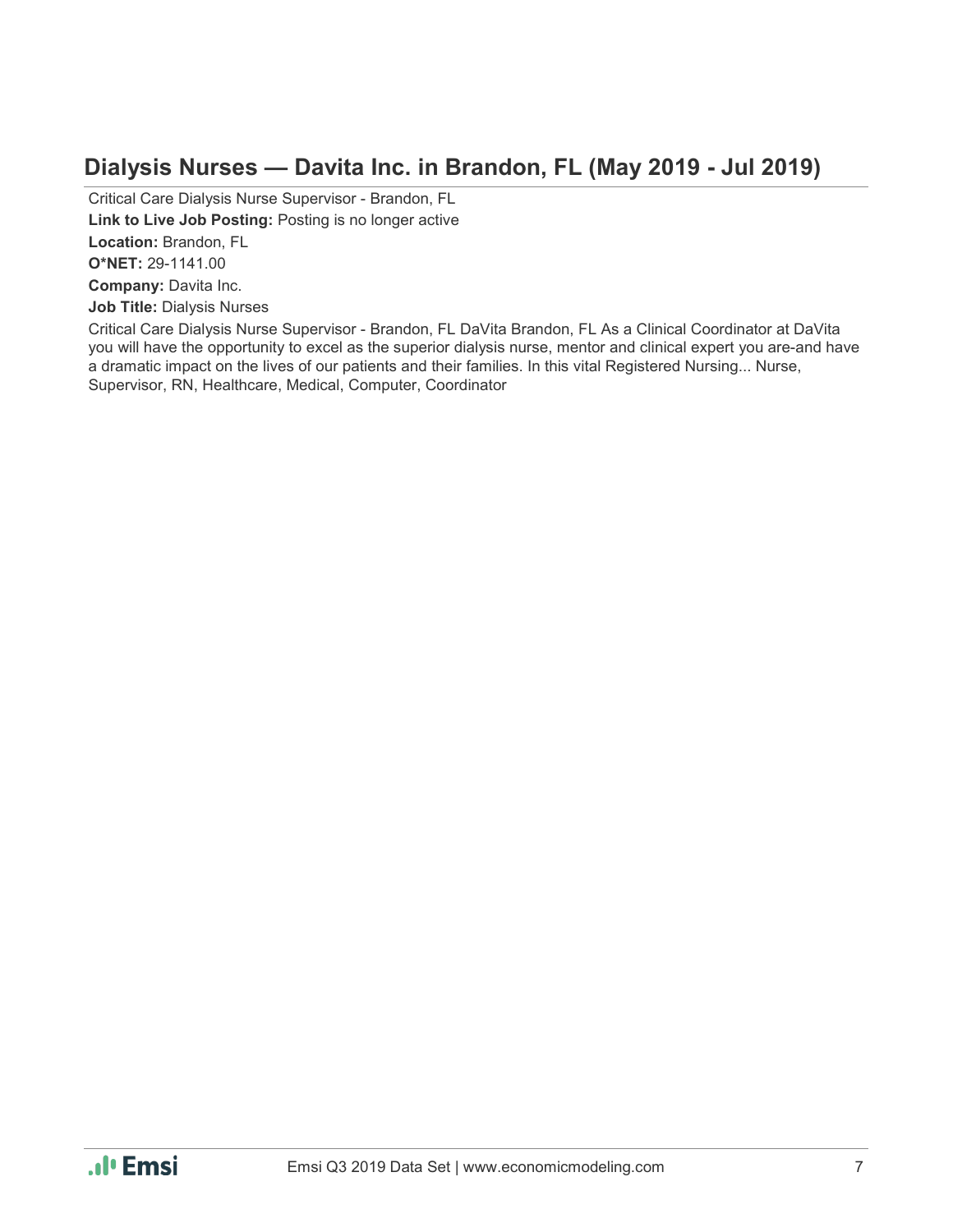### **All-Source Intelligence Analysts — Jacobs Engineering Group Inc. in Tampa, FL (May 2019 - Jun 2019)**

Open Source Analyst-Turkish Language Enabled with Security Clearance **Link to Live Job Posting:** Posting is no longer active

**Location:** Tampa, FL

**O\*NET:** 33-3021.06

**Company:** Jacobs Engineering Group Inc.

**Job Title:** All-Source Intelligence Analysts

Open Source Analyst-Turkish Language Enabled with Security Clearance Tampa, Florida - USD Unspecified Posted: Friday, 31 May 2019 Apply See more jobs like this ESSENTIAL JOB DUTIES. Provides analysis of the media articles collected through the OSINT cell from many different sources and types of news media taking into account each source's unique biases. Collects data for reports based on the general and specific plans; creates and maintains products such as Media Source Guide, RFI products, edits translated material and publishes OSINT reports; compiles, creates, formats, and edits daily and weekly news analysis compilations from all source materials and media formats for publications. Applies knowledge of target area history, local customs, and current events. Monitors local/regional print media sources, radio, television and satellite transmissions, and provides assessments. Conducts Internet searches of geographic and topical interest for inclusion in OSINT reports and products. Provides specialized analytical products. MINIMUM REQUIREMENTS. Current DOD Top Secret with SCI Access (TS/SCI). 5 years of specialized OSINT experience with appropriate military and civilian training in the intelligence analysis field. 1 year experience working in the SOF Community. Must possess excellent written and oral communication skills; web publishing background which includes expertise. Must be able to demonstrate a thorough understanding of the intelligence cycle and architecture, to include planning, collection, research, analysis, and production, in addition to language requirement identified below Target Language Requirements. Must possess an evaluated target language proficiency reading, writing, speaking, listening, meeting the Inter-Agency Language Round Table (ILRT) levels 4, and an English language proficiency meeting the ILRT levels 4, or DLPT score 3 Essential Functions Physical Requirements Requires sitting for extended periods of time at a desk (90%). Requires sitting at a computer terminal for long periods of time (90%). There is a possibility that due to parking availability and location of work area walking moderate to long distances can sometimes be required. Work Environment Inside office/cubicle environment. Requires ability to interact professionally with co-workers and all levels of management (100%). Equipment and Machines Requires ability to operate a personal computer, a telephone, copier, and other general office equipment (100%). Ability to conduct evaluation of third and fourth generation or current state of the art computer hardware and software and its ability to support specific requirements, interfacing with other equipment and systems. Attendance Attendance is critical. Work hours are normally 8 hours per day and 5 days per week, Monday through Friday. Being prompt is important to provide continuous and on-going service to customers. Attendance is important to maintain continuity of service. Work outside of normal duty hours may be required with as little as one hour advance notice. Overtime is infrequent, but important when required (1%). Other Essential Functions Must be able to communicate effectively, both verbally and in writing. Must be able to interface with individuals at all levels of the organization. Must be able to obtain unescorted access to work areas. Grooming and dress must be appropriate for the position and must not impose a safety risk/hazard to the employee or others. #I2S Jacobs is an Equal Opportunity/Affirmative Action Employer. All qualified applicants will receive consideration for employment without regard to race, color, religion, sex, sexual orientation, gender identity, national origin, disability, veteran status or other characteristics protected by law. Jacobs is a background screening, drug-free workplace. Top Secret/SCI extensive that the secretive of the secretive of the secretive of the secretive of the secretive of the secretive of the secretive of the secretive of the secretive of the secretive of the secreti

Florida, United States of America Industry IT Rate USD Employment Agency Jacobs Contact Jacobs Reference JS787\_907982686/712804482 Posted Date 31/05/2019 00:28:42 Permalink http://www.jobserve.com/HAdqX Apply **Example 2** and the strongly recommend that you should

never provide your bank account details to an advertiser during the job application process. Should you receive a request of this nature please contact support giving the advertiser's name and job reference.

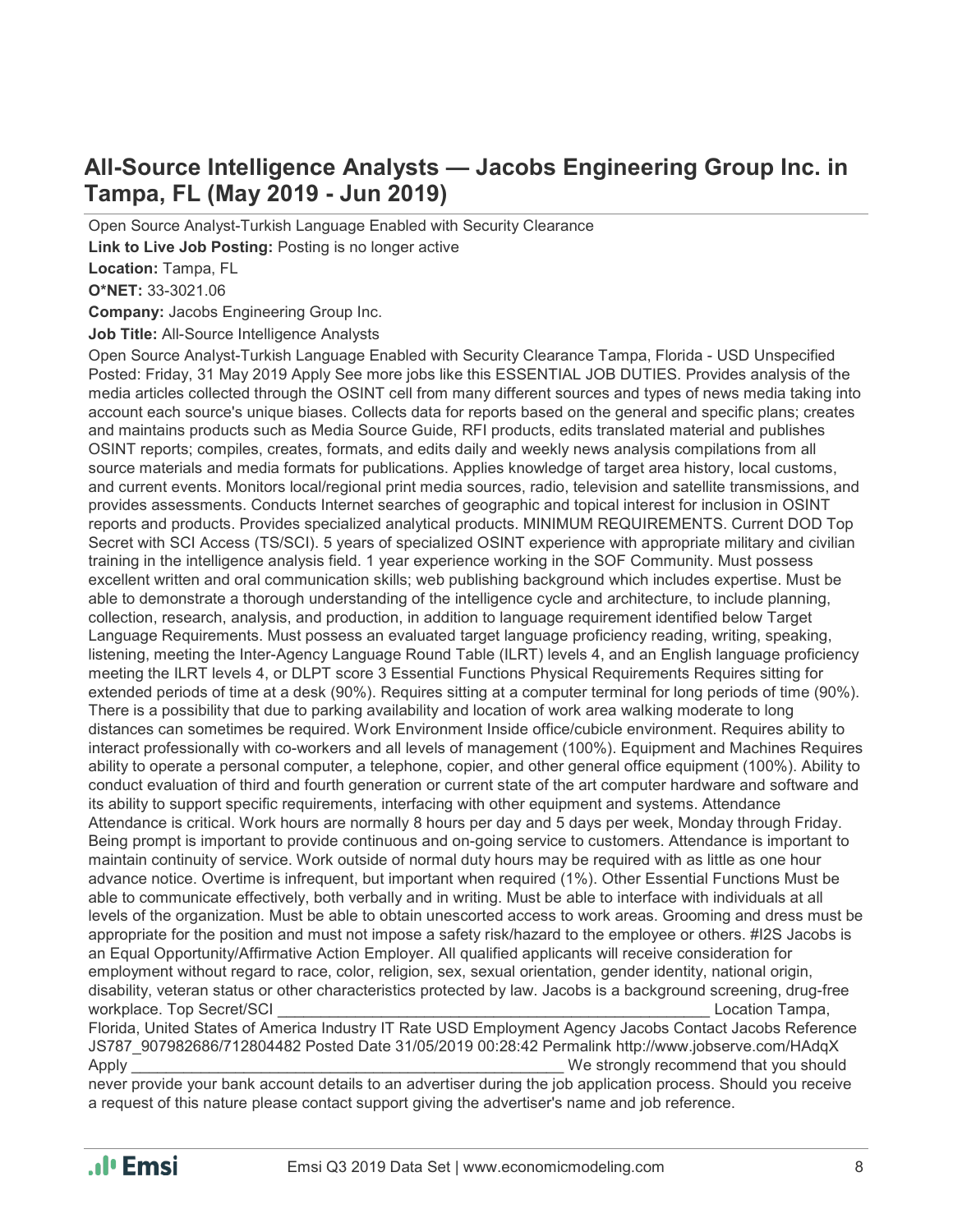#### **Unknown — Freelancer in Tampa, FL (May 2019 - Jun 2019)**

Create wether widget **Link to Live Job Posting:** Posting is no longer active **Location:** Tampa, FL **O\*NET:** Unknown **Company:** Freelancer **Job Title:** Unknown

Job Details Create wether widget Company name Freelancer Technology Pty Limited Salary \$30-250 Location Tampa, FL, United States Employment Type Full-Time Posted on May 30,2019 Valid Through Sep 12,2019 Apply for this job your email: upload resume: Profile Create wether widget Create weather widget I have front end I wish it to be similar Skills: Graphic Design , PHP , Website Design Company info Sign Up Now - EmploymentCrossing.com Company Profile Freelancer.com is the world's largest outsourcing and crowdsourcing marketplace for small business. We have hundreds of thousands of satisfied customers from all over the world. Similar Jobs:

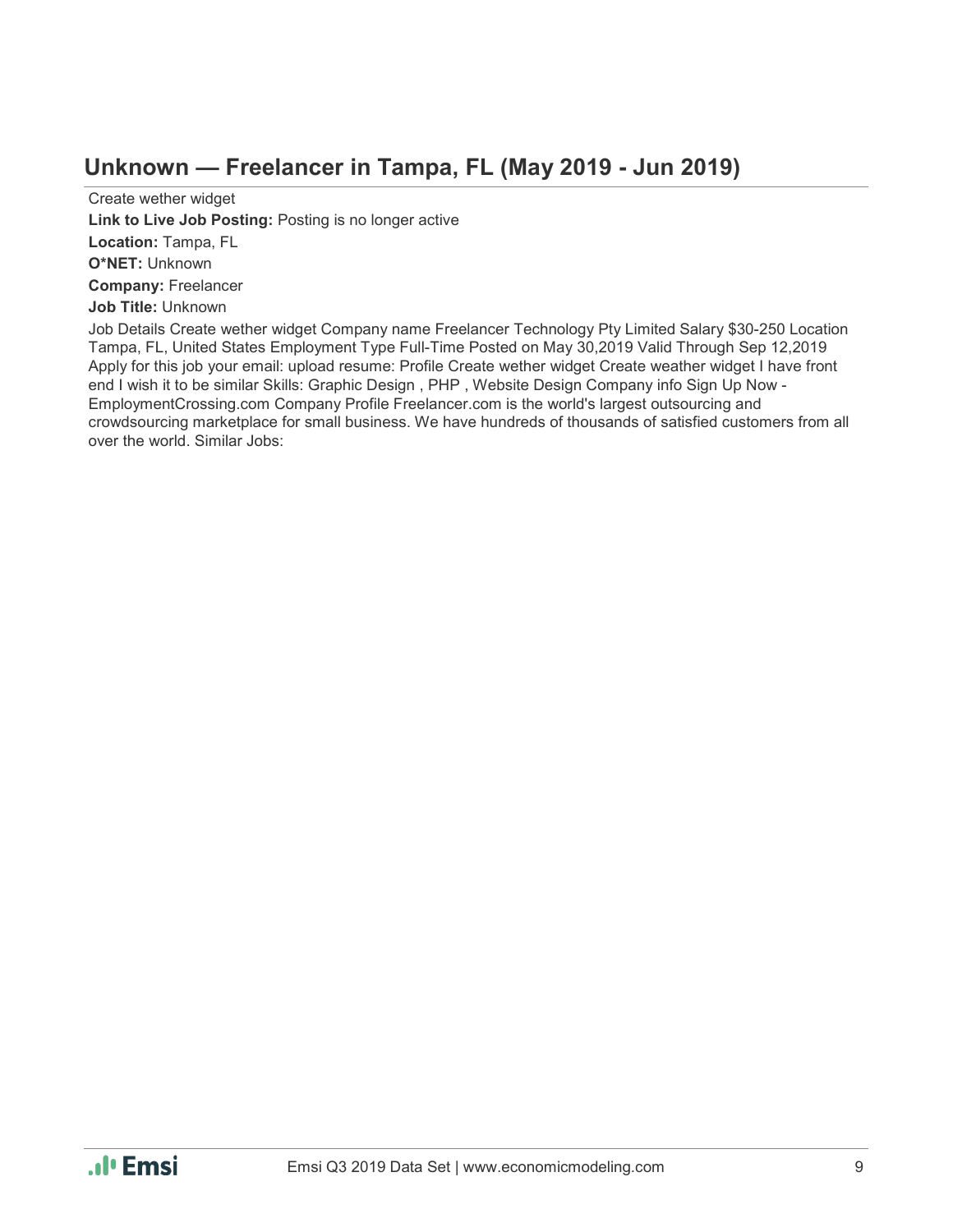### **Performance Engineers (Computer and Mathematical) — [Unknown] in Tampa, FL (May 2019 - Jun 2019)**

Performance Engineer

**Link to Live Job Posting:** Posting is no longer active

**Location:** Tampa, FL

**O\*NET:** Unknown

**Company:** [Unknown]

**Job Title:** Performance Engineers (Computer and Mathematical)

Performance Engineer Tampa, FloridaUSD Full Time Posted: Friday, 31 May 2019 Apply See more jobs like this Job Title Performance Engineer Job Location Tampa, FL Duration 12+ Months (High Possibility extension) Job Description Skills Required Performance Testing Performance Diagnostics LoadRunnerVUGen AppDynamicsUnix native OS tools Domain Industry Experience A huge plus Communication Skills 9 Day to day responsibilities Performance testing experience using HP LoadRunner. The candidate must have performance monitoring and diagnostics experience involving the use of various monitoring tools such HP OpenViewSiteScope or similar enterprise monitoring tools. Experience with OEM for DB and Fusion Middleware Servers and APM tools such as AppDynamics or Dynatrace. They should also have some experience in analyzing performance metrics from online and batch performance tests to provide overall performance engineering analysis. Please feel free to reach me for additional detailquery at mayur.prajapaticollabera.com Location Tampa, Florida, United States of

America Industry IT Rate USD Employment Agency Collabera Contact Collabera Reference JS6874\_34F5E7504F8F71330BC53D8BA4F86859/713054875 Posted Date 5/31/2019 9:43:51 AM Permalink http://www.careerboard.com/HAf5e Apply **We** 

strongly recommend that you should never provide your bank account details to an advertiser during the job application process. Should you receive a request of this nature please contact support giving the advertiser's name and job reference.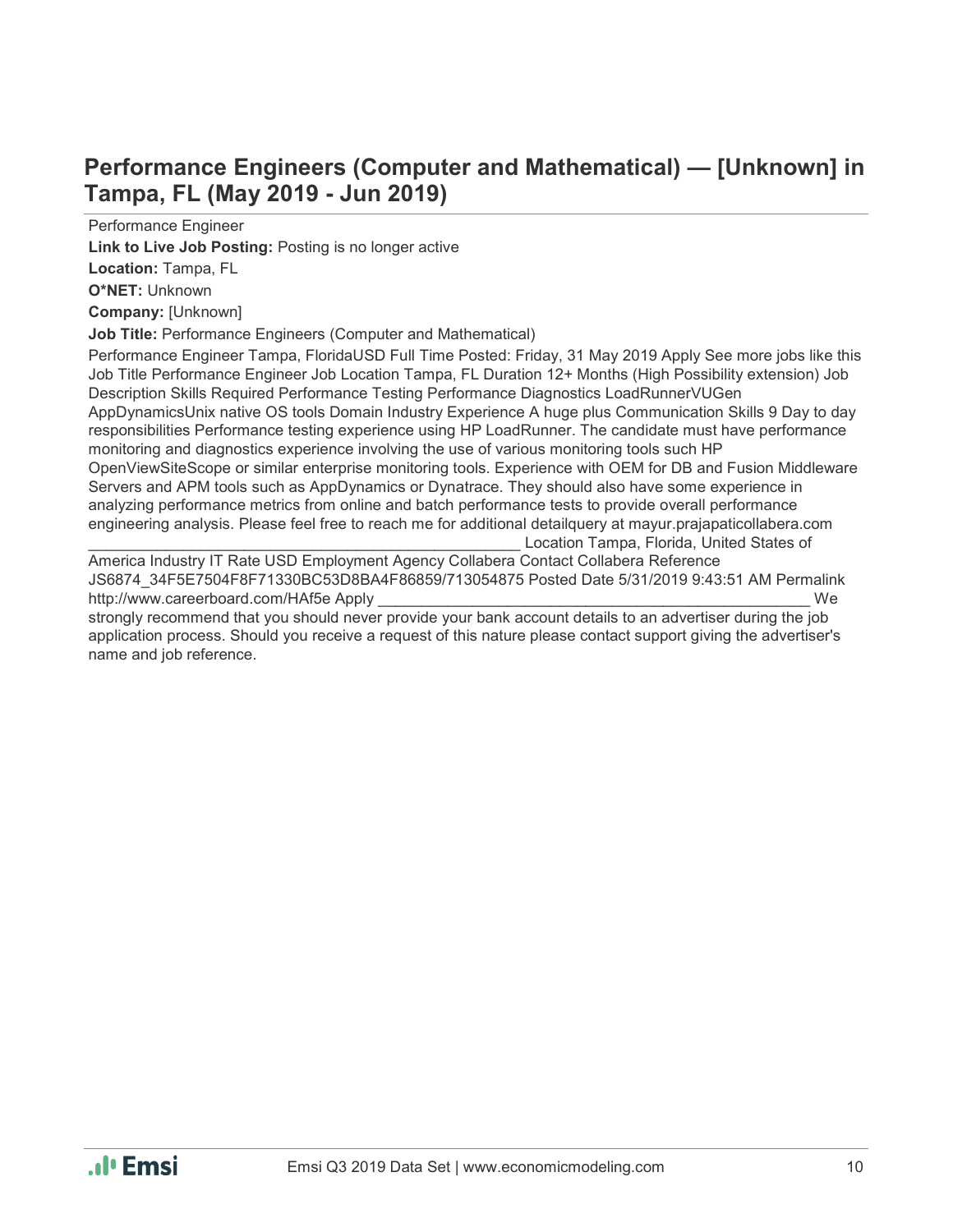### **Monthly Active Postings**



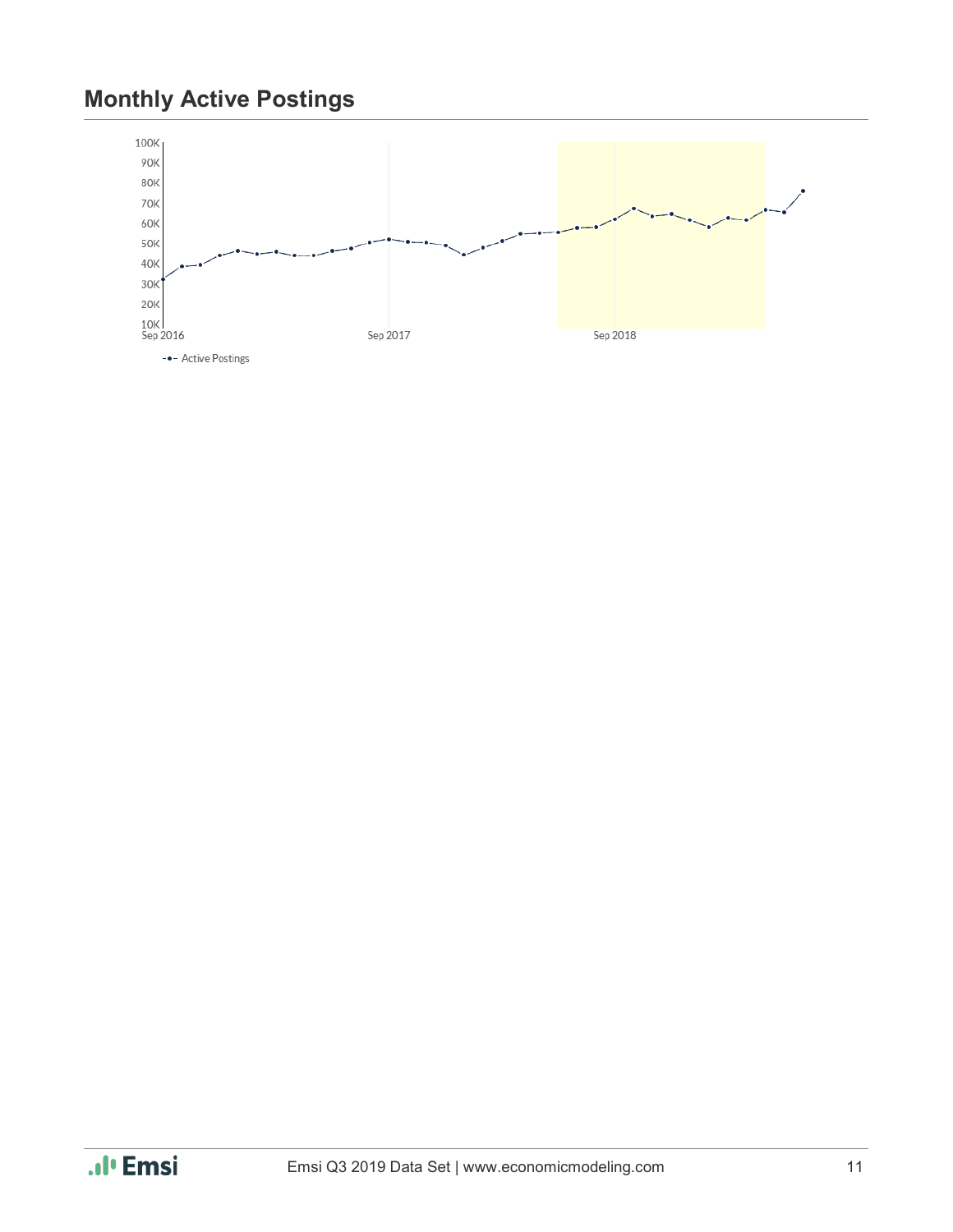## **Top Companies Posting**

| Company                                         | <b>Total/Unique (Jun</b><br>2018 - May 2019) | <b>Posting Intensity</b>                 | <b>Median</b><br><b>Posting</b><br><b>Duration</b> |
|-------------------------------------------------|----------------------------------------------|------------------------------------------|----------------------------------------------------|
|                                                 |                                              | 6:1<br>Oracle Corporation 21,919 / 3,635 | 62 days                                            |
| Citigroup Inc.                                  |                                              | 8:1<br>21,918 / 2,836                    | 43 days                                            |
| Kforce Inc.                                     |                                              | 7:1<br>19,583 / 2,824                    | 55 days                                            |
| Anthem, Inc.                                    |                                              | 4:1<br>8,857 / 2,150                     | 27 days                                            |
|                                                 |                                              | 9:1<br>HCA Holdings, Inc. 17,452 / 1,972 | 35 days                                            |
| JPMorgan Chase<br>& Co.                         |                                              | 7:1<br>13,206 / 1,920                    | 39 days                                            |
| <b>Baycare Home</b><br>Care, Inc.               | 9,493 / 1,906                                | 5:1                                      | 48 days                                            |
| Pricewaterhousec<br>oopers LLP                  | 15,346 / 1,828                               | 8:1                                      | 34 days                                            |
| <b>Wellcare Health</b><br>Plans, Inc.           | 16,920 / 1,827                               | 9:1                                      | 47 days                                            |
| Verizon<br>Communications<br>Inc.               | 9,404 / 1,820                                | 5:1                                      | 47 days                                            |
| <b>RANDSTAD</b><br><b>HOLDING nv</b>            | 17,697 / 1,701                               | 10:1                                     | 41 days                                            |
| <b>Adventist Health</b><br>System               | 12,185 / 1,554                               | 8:1                                      | 37 days                                            |
| The Tampa<br>General Hospital<br>Foundation Inc | 5,527 / 1,497                                | 4:1                                      | 39 days                                            |
| <b>Robert Half</b><br>International Inc.        | 13,614 / 1,476                               | 9:1                                      | 32 days                                            |

.**.**I' Emsi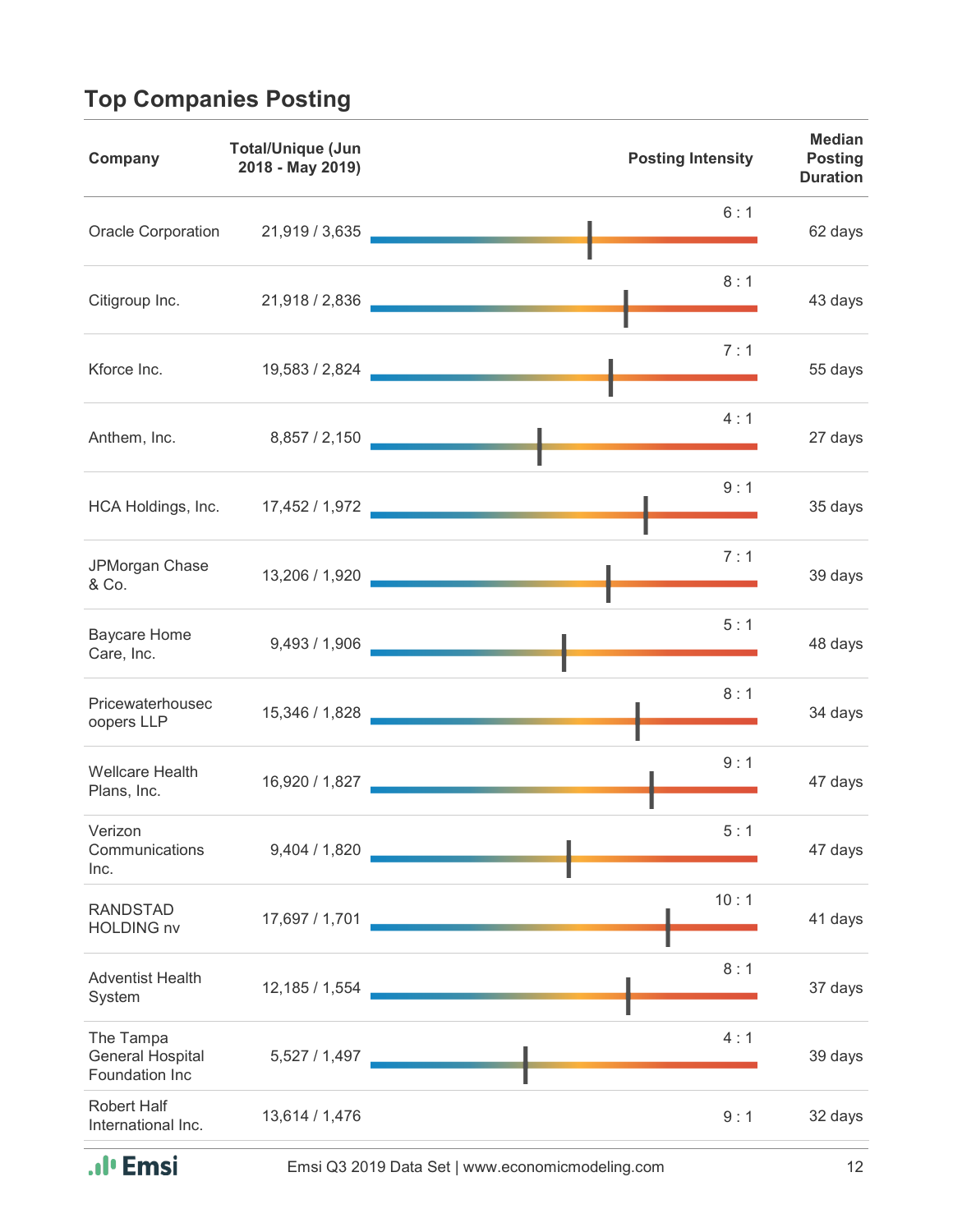| 6:1<br>Deloitte LLP<br>8,071 / 1,457<br><b>The Committee of the Committee of the Committee</b> | 53 days |
|------------------------------------------------------------------------------------------------|---------|
| 6:1<br>Unitedhealth<br>8,717 / 1,366<br>Group<br>Incorporated                                  | 29 days |
| 3:1<br><b>Moffitt Cancer</b><br>4,208 / 1,228<br>Center                                        | 36 days |
| 3:1<br><b>CRST</b><br>3,082/1,108<br>International, Inc.                                       | 34 days |
| 8:1<br>Aramark<br>8,866 / 1,080<br>Corporation                                                 | 42 days |
| 4:1<br>ACCENTURE,<br>3,927 / 1,066<br>INC.                                                     | 63 days |
| 8:1<br>Lowe's<br>7,349 / 887<br>Companies, Inc.                                                | 26 days |
| 2:1<br>Hca-Healthone<br>1,502 / 882<br>LLC                                                     | 6 days  |
| 3:1<br><b>Express Services</b><br>2,159 / 818<br>Inc                                           | 15 days |
| 2:1<br>University of<br>Alabama At<br>1,875 / 789<br>Birmingham                                | 61 days |
| 7:1<br>5,271 / 740<br>Kelly Services, Inc.                                                     | 41 days |
| 5:1<br>Nesco Resource<br>3,604 / 738                                                           | 41 days |
| 11:1<br>Jacobs<br><b>Engineering Group</b><br>7,656 / 722<br>Inc.                              | 57 days |
| 6:1<br>Marriott<br>4,417 / 719<br>International, Inc.                                          | 25 days |
| The Home Depot<br>4,056 / 663<br>6:1<br>Inc                                                    | 85 days |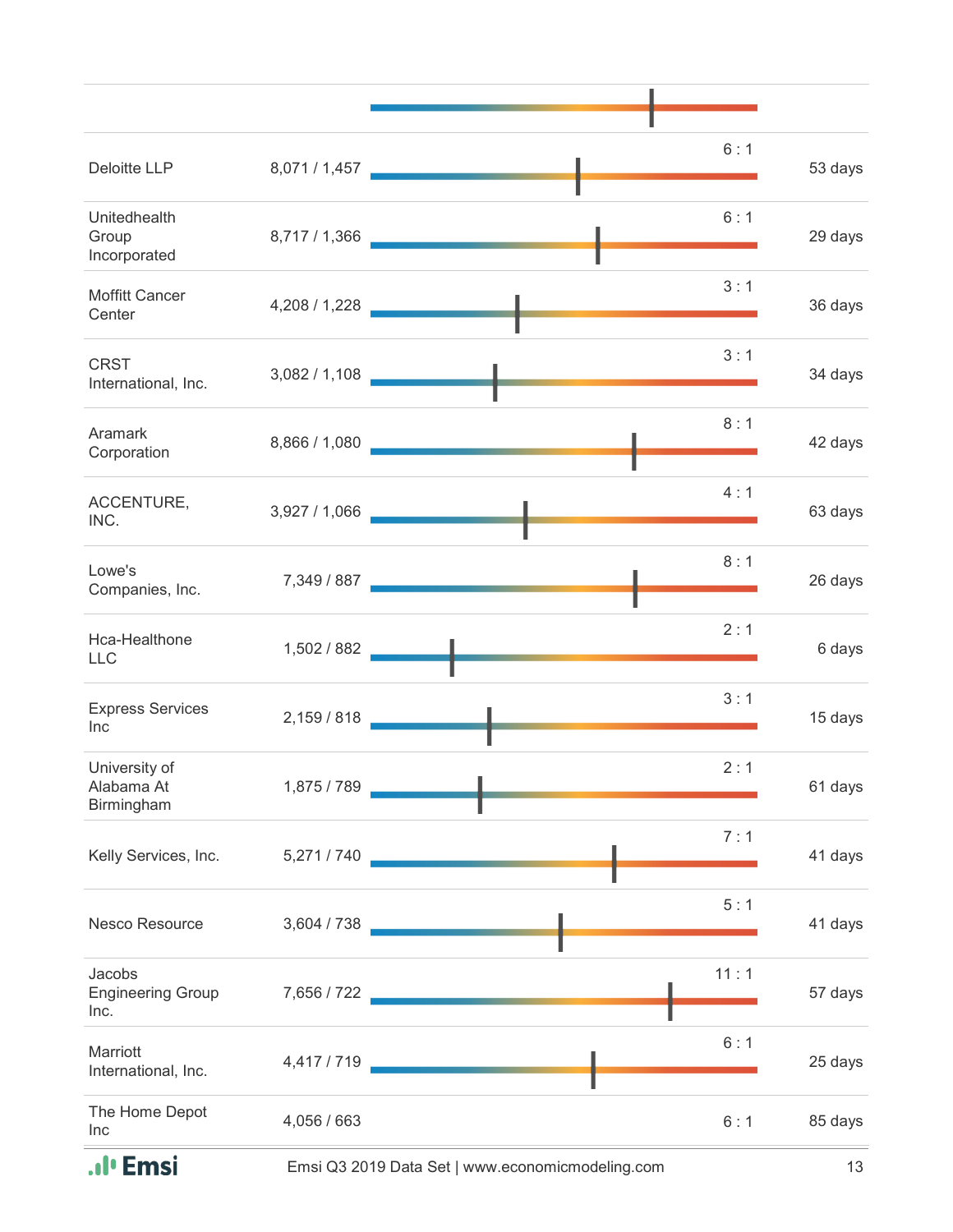|                                                         |             | 6:1                                                                                                                           |         |
|---------------------------------------------------------|-------------|-------------------------------------------------------------------------------------------------------------------------------|---------|
| Humana Inc.                                             | 4,047 / 661 |                                                                                                                               | 38 days |
| Hillsborough<br><b>County Public</b><br>Schools         | 2,980 / 627 | 5:1                                                                                                                           | 32 days |
| State of Florida                                        | 3,316 / 600 | 6:1                                                                                                                           | 22 days |
| <b>CVS Health</b><br>Corporation                        | 4,686 / 593 | 8:1                                                                                                                           | 75 days |
| Allegis Group, Inc.                                     | 6,345/589   | 11:1<br><u>.</u><br>1940 - John Britt, Amerikaansk politikus († 1900)                                                         | 17 days |
| Cybercoders, Inc. 2,921 / 582                           |             | 5:1<br><u> The Common State Common Sta</u>                                                                                    | 38 days |
| <b>Allied Universal</b>                                 | 4,500 / 579 | 8:1                                                                                                                           | 31 days |
| Hillsborough<br><b>County School</b><br><b>District</b> | 2,454 / 565 | 4:1                                                                                                                           | 39 days |
| Lyft, Inc.                                              | 1,112/563   | 2:1<br><u> a shekara ta 1999 a shekara ta 1999 a shekara ta 1999 a shekara ta 1999 a shekara ta 1999 a shekara ta 1999 a </u> | 16 days |
| <b>Bank of America</b><br>Corporation                   | 5,041 / 557 | 9:1<br>п.                                                                                                                     | 42 days |
| Comphealth<br>Associates, Inc                           | 3,648 / 546 | 7:1                                                                                                                           | 33 days |
| University of<br>Arizona                                | 887 / 544   | 2:1                                                                                                                           | 54 days |
| Johns Hopkins<br>University                             | 1,279 / 505 | 3:1                                                                                                                           | 40 days |
| <b>Target Corporation</b>                               | 2,642 / 482 | 5:1                                                                                                                           | 38 days |
| <b>COMPASS</b><br><b>GROUP PLC</b>                      | 3,149/472   | 7:1                                                                                                                           | 54 days |
| ıl' Emsi                                                |             | Emsi Q3 2019 Data Set   www.economicmodeling.com                                                                              | 14      |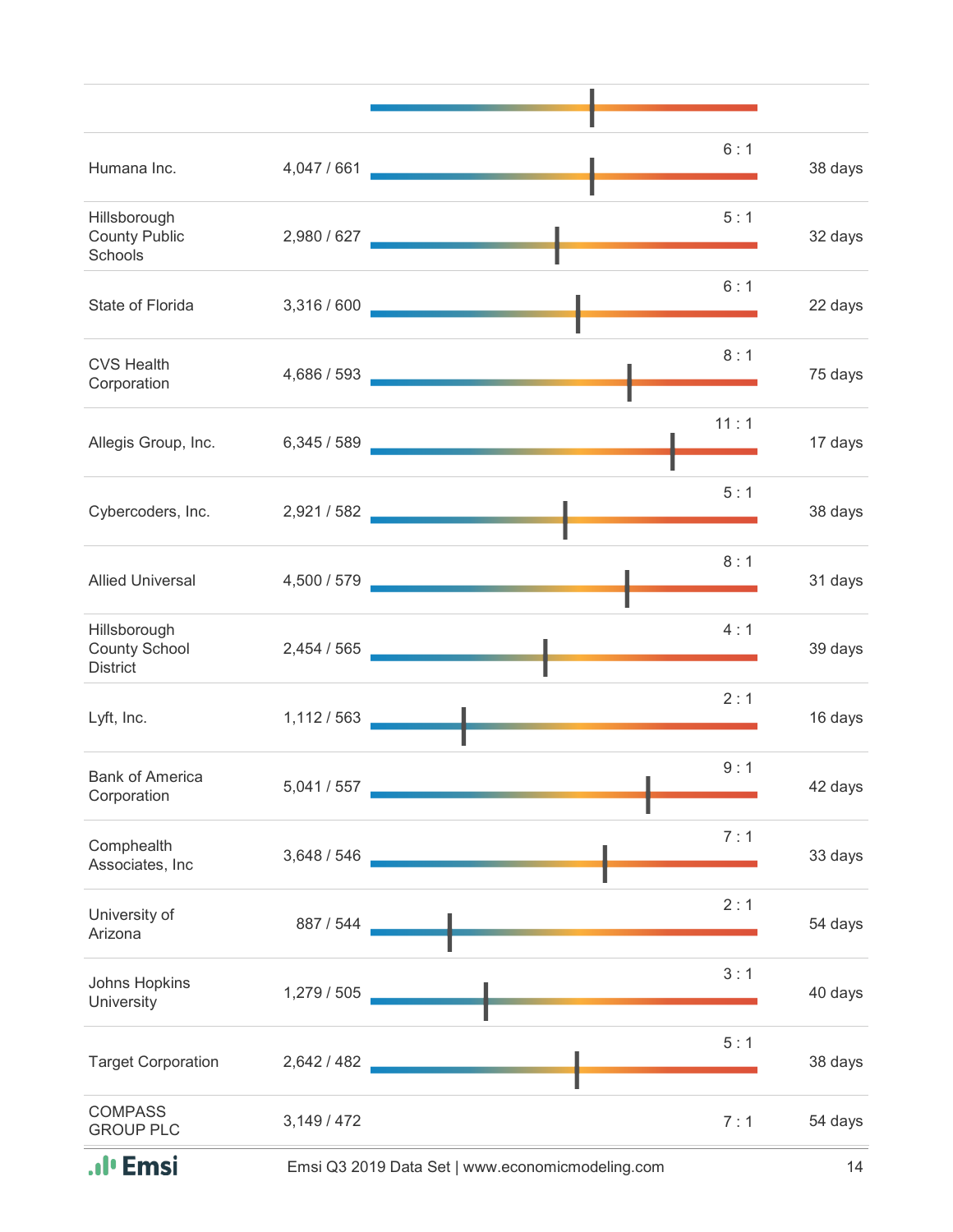| Hillsborough<br>Community            | 951 / 466   | 2:1  | 31 days |
|--------------------------------------|-------------|------|---------|
| College                              |             |      |         |
| Vaco LLC                             | 6,448/463   | 14:1 | 36 days |
|                                      |             |      |         |
| Bi-Lo, LLC                           | 1,540 / 461 | 3:1  | 67 days |
|                                      |             |      |         |
| Charter<br>Communications,           | 3,906 / 451 | 9:1  | 24 days |
| Inc.                                 |             |      |         |
| Ashley Furniture<br>Industries, Inc. | 1,825/448   | 4:1  | 41 days |
|                                      |             |      |         |
| Amgen Inc.                           | 6,363/431   | 15:1 | 61 days |
|                                      |             |      |         |

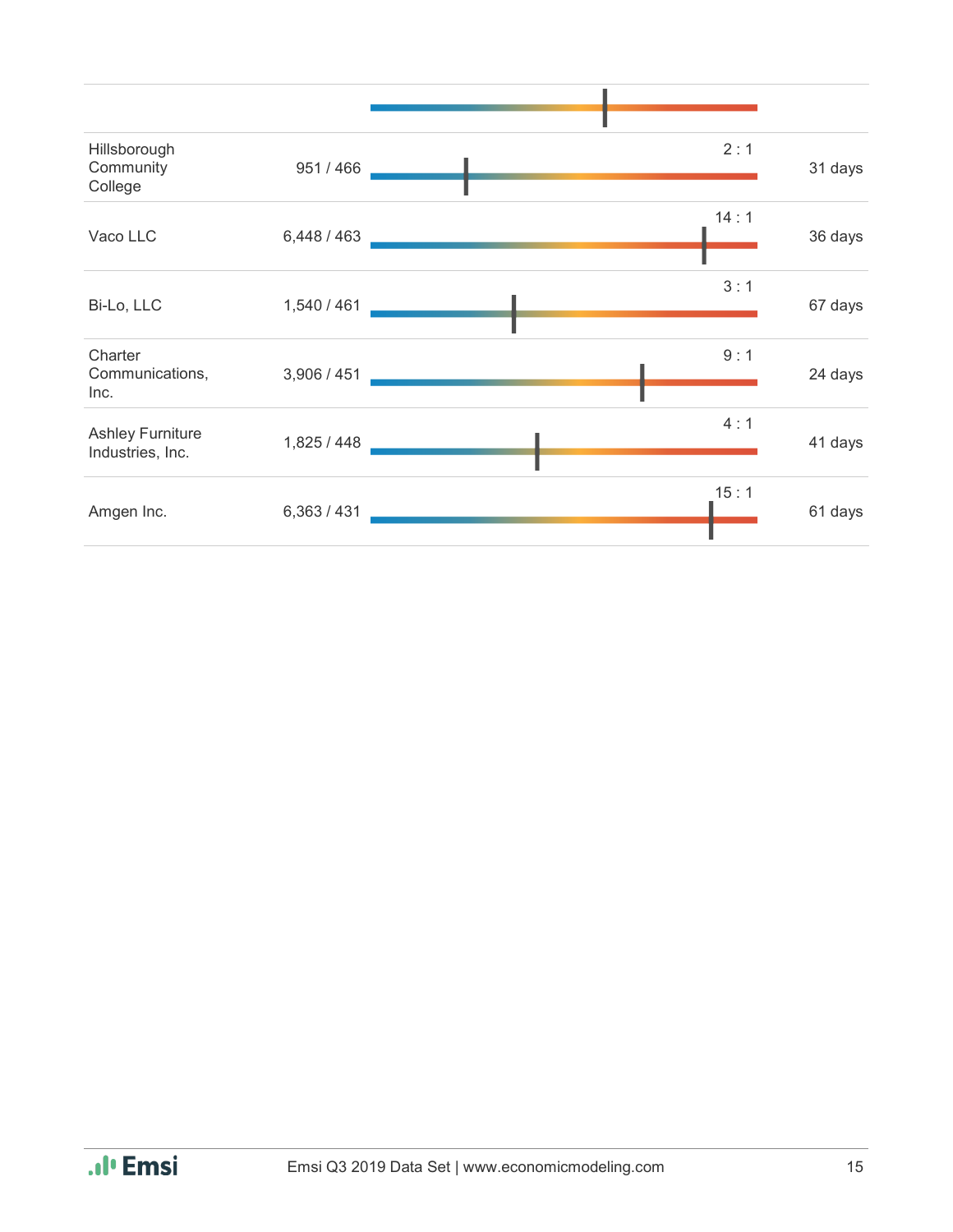## **Top Cities Posting**

| <b>City</b>            | <b>Total/Unique (Jun</b><br>2018 - May 2019) | <b>Posting Intensity</b> | <b>Median</b><br><b>Posting</b><br><b>Duration</b> |
|------------------------|----------------------------------------------|--------------------------|----------------------------------------------------|
| Tampa, FL              | 1,227,366 /<br>218,736                       | 6:1                      | 39 days                                            |
| Brandon, FL            | 58,358 / 12,743                              | 5:1                      | 31 days                                            |
| University, FL         | 17,876 / 8,060                               | 2:1                      | 32 days                                            |
| Riverview, FL          | 22,465 / 6,303                               | 4:1                      | 31 days                                            |
| Plant City, FL         | 18,334 / 5,449                               | 3:1                      | 31 days                                            |
| Lutz, FL               | 15,441 / 5,112                               | 3:1                      | 31 days                                            |
| Temple Terrace,<br>FL. | 14,984 / 3,335                               | 4:1                      | 34 days                                            |
| Valrico, FL            | 6,054/2,207                                  | 3:1                      | 28 days                                            |
| Seffner, FL            | 7,240 / 1,985                                | 4:1                      | 34 days                                            |
| Sun City Center,<br>FL | 7,000 / 1,743                                | 4:1                      | 26 days                                            |
| Ruskin, FL             | 4,217 / 1,410                                | 3:1                      | 29 days                                            |
| Odessa, FL             | 3,760 / 1,369                                | 3:1                      | 26 days                                            |
| Apollo Beach, FL       | 2,531 / 1,073                                | 2:1                      | 25 days                                            |
| Lithia, FL             | 2,533 / 930                                  | 3:1                      | 25 days                                            |

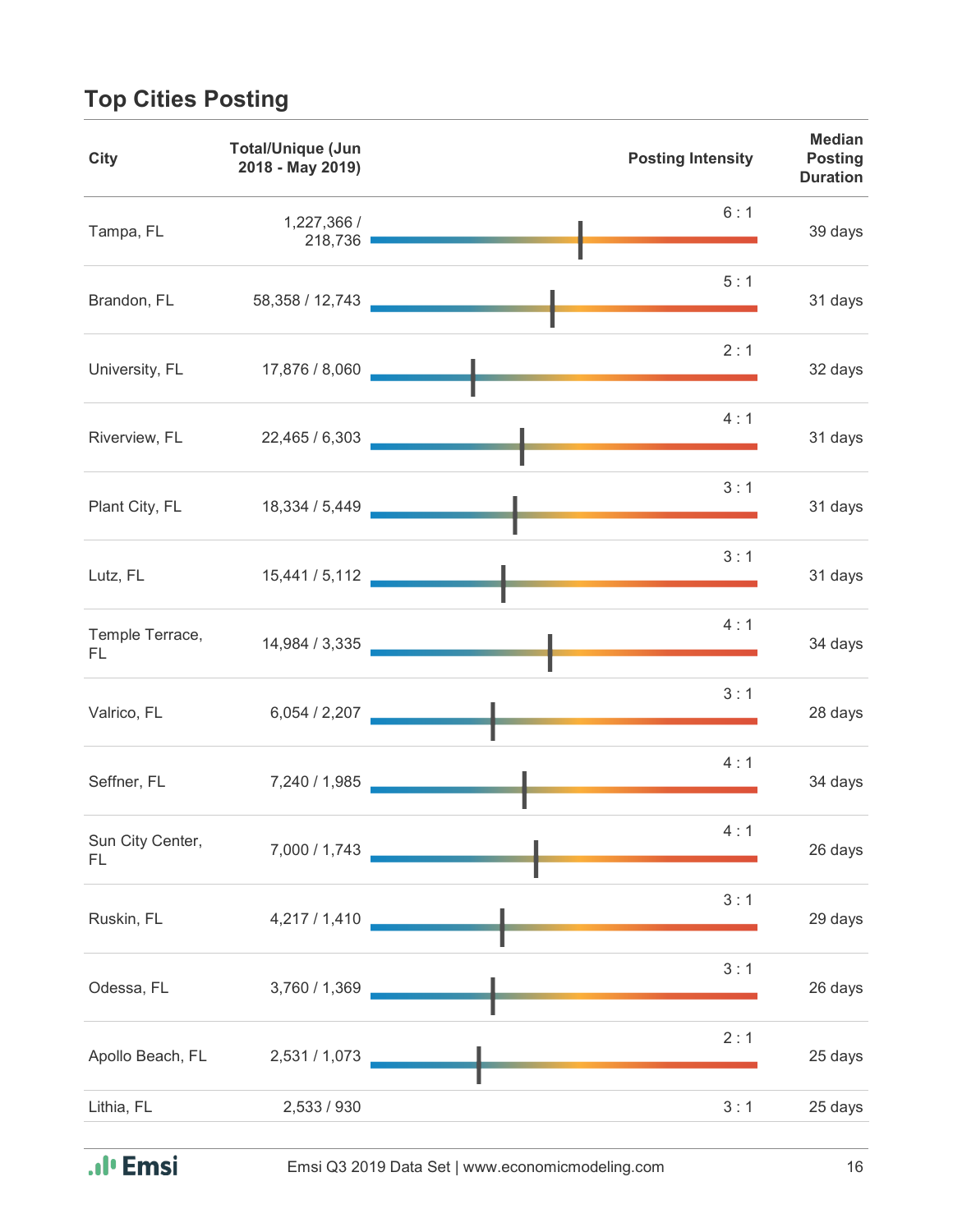| Dover, FL        | 2,272 / 894 | 3:1 | 25 days |
|------------------|-------------|-----|---------|
| Gibsonton, FL    | 2,947 / 841 | 4:1 | 24 days |
| Thonotosassa, FL | 2,093 / 765 | 3:1 | 23 days |
| Wimauma, FL      | 1,278 / 537 | 2:1 | 22 days |
| Sun City, FL     | 1,154 / 474 | 2:1 | 25 days |
| Mango, FL        |             | 4:1 | 21 days |
| Bloomingdale, FL | 1,539 / 351 | 4:1 | 37 days |
| Sydney, FL       | 562 / 329   | 2:1 | 12 days |
| Carrollwood, FL  | 566 / 281   | 2:1 | 29 days |
| Citrus Park, FL  | 539 / 276   | 2:1 | 30 days |
| Balm, FL         | 615 / 257   | 2:1 | 22 days |
| Durant, FL       | 418 / 202   | 2:1 | 20 days |
| Ybor City, FL    | 420 / 189   | 2:1 | 27 days |
| Keystone, FL     | 217 / 163   | 1:1 | 13 days |
| Westchase, FL    | 287 / 126   | 2:1 | 31 days |
|                  |             |     |         |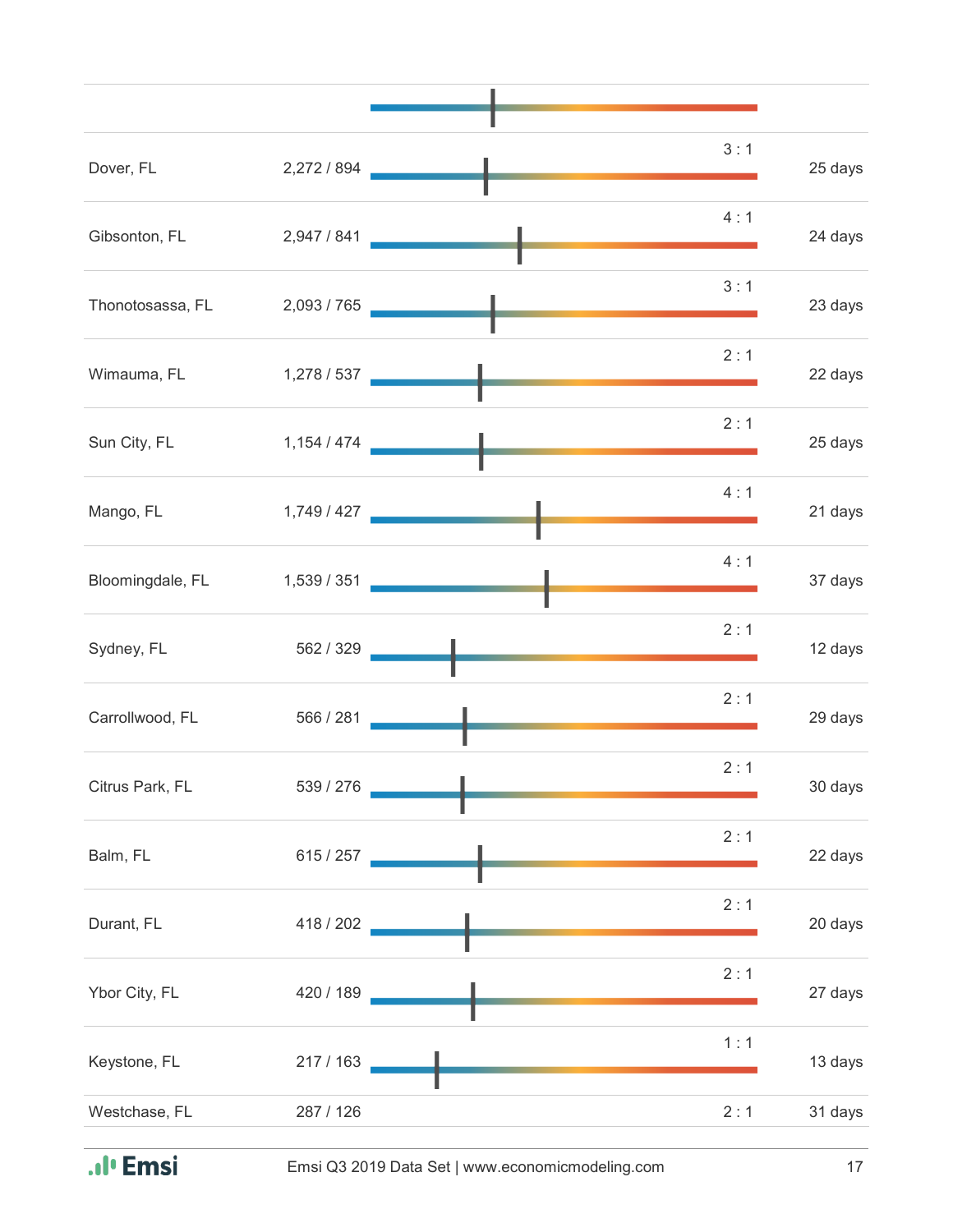| South Tampa, FL         | 184 / 122    | 2:1 | 34 days |
|-------------------------|--------------|-----|---------|
| Riverside, FL           | 199 / 93     | 2:1 | 20 days |
| Town 'n' Country,<br>FL |              | 2:1 | 25 days |
| Oakwood, FL             | 117/72       | 2:1 | 30 days |
| Lake Magdalene,<br>FL.  | 122/58       | 2:1 | 72 days |
| Egypt Lake-Leto,<br>FL. | 136/53       | 3:1 | 34 days |
| Palma Ceia, FL          | 54 / 50      | 1:1 | 23 days |
| East Tampa, FL          | 205 / 43     | 5:1 | 23 days |
| West Tampa, FL          | 64/39        | 2:1 | 33 days |
| Pebble Creek, FL        | $57\ / \ 34$ | 2:1 | 21 days |
| Tampa Palms, FL         | 36 / 23      | 2:1 | 17 days |
| Clair-Mel City, FL      | 9/8          | 1:1 | 11 days |
|                         |              |     |         |

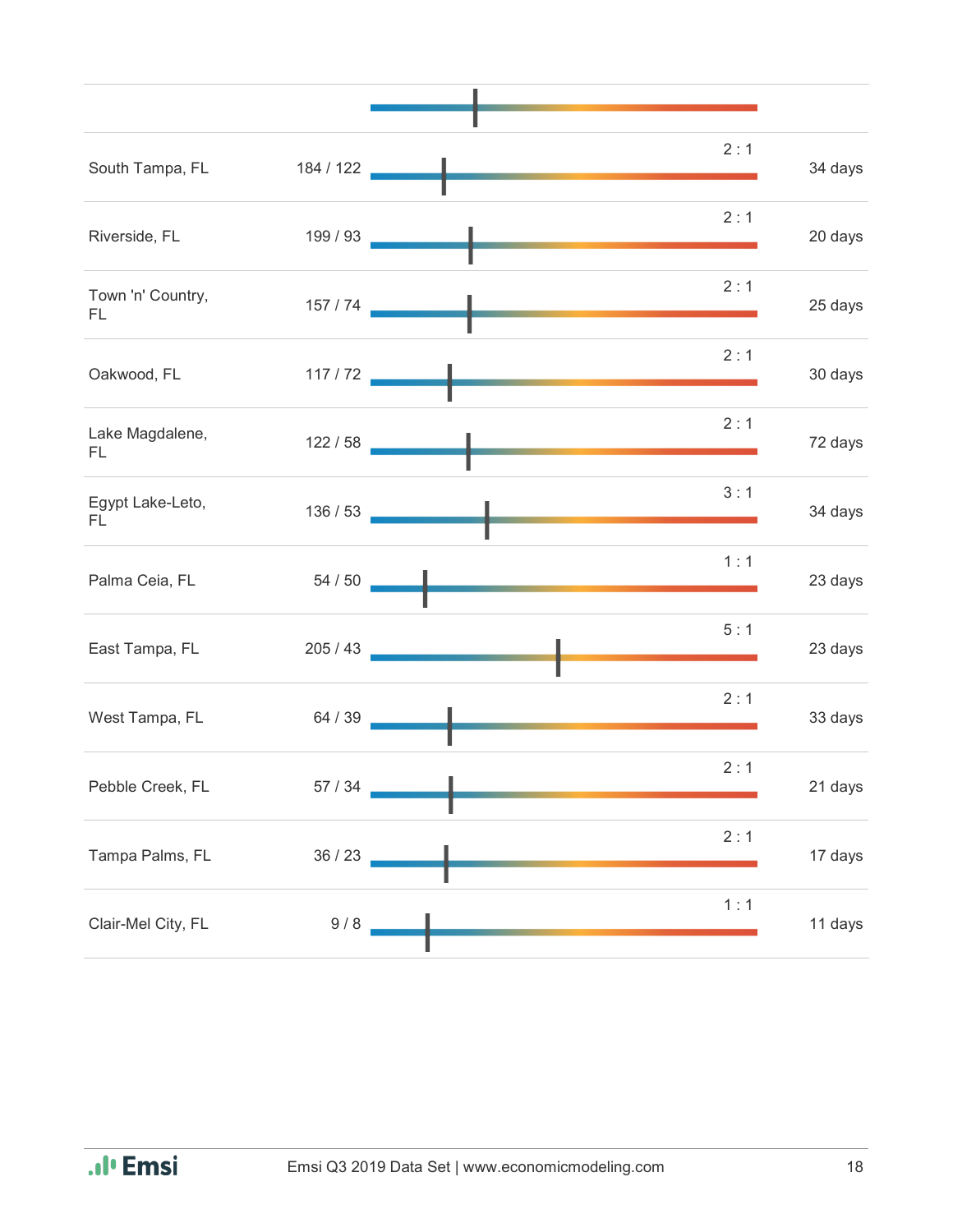## **Top Posted Occupations**

| <b>Occupation</b><br>(SOC)                                                             | <b>Total/Unique (Jun</b><br>2018 - May 2019) | <b>Posting Intensity</b>                    | <b>Median</b><br><b>Posting</b><br><b>Duration</b> |
|----------------------------------------------------------------------------------------|----------------------------------------------|---------------------------------------------|----------------------------------------------------|
| <b>Registered Nurses</b>                                                               | 75,707 / 11,994                              | 6:1                                         | 31 days                                            |
| Software<br>Developers,<br>Applications                                                | 67,761 / 9,507                               | 7:1                                         | 31 days                                            |
| Heavy and<br><b>Tractor-Trailer</b><br><b>Truck Drivers</b>                            | 28,431 / 8,734                               | 3:1                                         | 29 days                                            |
| <b>Customer Service</b><br>Representatives                                             | 41,288 / 7,050                               | 6:1                                         | 38 days                                            |
| Computer<br>Occupations, All<br>Other                                                  | 43,686 / 6,239                               | 7:1                                         | 39 days                                            |
| Retail<br>Salespersons                                                                 | 27,505 / 5,762                               | 5:1                                         | 43 days                                            |
| First-Line<br>Supervisors of<br><b>Retail Sales</b><br>Workers                         | 22,025 / 4,974                               | 4:1                                         | 42 days                                            |
| First-Line<br>Supervisors of<br>Office and<br>Administrative<br><b>Support Workers</b> | 22,581 / 4,670                               | 5:1                                         | 36 days                                            |
| Web Developers                                                                         | 33,417 / 4,500                               | 7:1<br><u> 1990 - Johann Barbara, martx</u> | 24 days                                            |
| Accountants and<br><b>Auditors</b>                                                     | 29,895 / 4,452                               | 7:1                                         | 41 days                                            |
| Management<br>Analysts                                                                 | 29,289 / 4,077                               | 7:1                                         | 40 days                                            |
| <b>Computer User</b><br>Support<br><b>Specialists</b>                                  | 26,352 / 4,043                               | 7:1                                         | 38 days                                            |
| Computer<br><b>Systems Analysts</b>                                                    | 27,099 / 3,946                               | 7:1                                         | 37 days                                            |

.**.**I' Emsi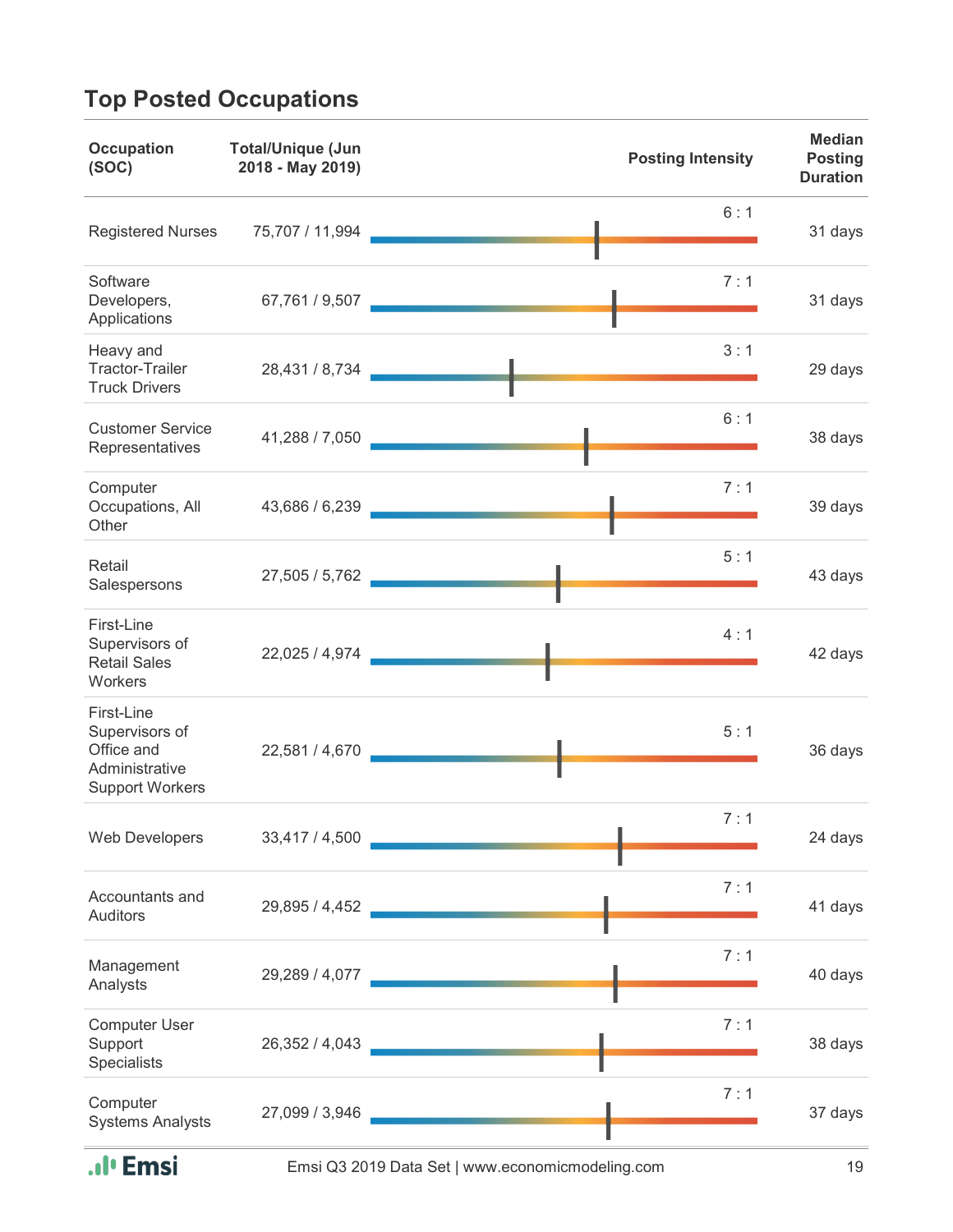| Sales Managers                                                                                                        | 15,530 / 3,759   | 4:1 | 40 days |
|-----------------------------------------------------------------------------------------------------------------------|------------------|-----|---------|
| Network and<br>Computer<br>Systems<br>Administrators                                                                  |                  | 8:1 | 39 days |
| <b>Sales</b><br>Representatives,<br>Services, All Other                                                               | 18,004 / 3,387   | 5:1 | 45 days |
| Marketing<br>Managers                                                                                                 | 13,744 / 3,236   | 4:1 | 44 days |
| Sales<br>Representatives,<br>Wholesale and<br>Manufacturing,<br><b>Except Technical</b><br>and Scientific<br>Products | 14, 143 / 3, 193 | 4:1 | 37 days |
| Financial<br>Managers                                                                                                 | 19,341 / 3,127   | 6:1 | 40 days |
| Managers, All<br>Other                                                                                                | 15,357 / 2,983   | 5:1 | 38 days |
| Maintenance and<br>Repair Workers,<br>General                                                                         | 14,172 / 2,900   | 5:1 | 40 days |
| Postsecondary<br><b>Teachers</b>                                                                                      | 9,487 / 2,628    | 4:1 | 31 days |
| Light Truck or<br><b>Delivery Services</b><br><b>Drivers</b>                                                          | 12,407 / 2,614   | 5:1 | 39 days |
| General and<br>Operations<br>Managers                                                                                 | 11,491 / 2,606   | 4:1 | 41 days |
| <b>Insurance Sales</b><br>Agents                                                                                      | 14,370 / 2,592   | 6:1 | 26 days |
| <b>Stock Clerks and</b><br><b>Order Fillers</b>                                                                       | 12,901 / 2,472   | 5:1 | 39 days |
| Medical and<br><b>Health Services</b><br>Managers                                                                     | 10,656 / 2,438   | 4:1 | 40 days |

.**.**I' Emsi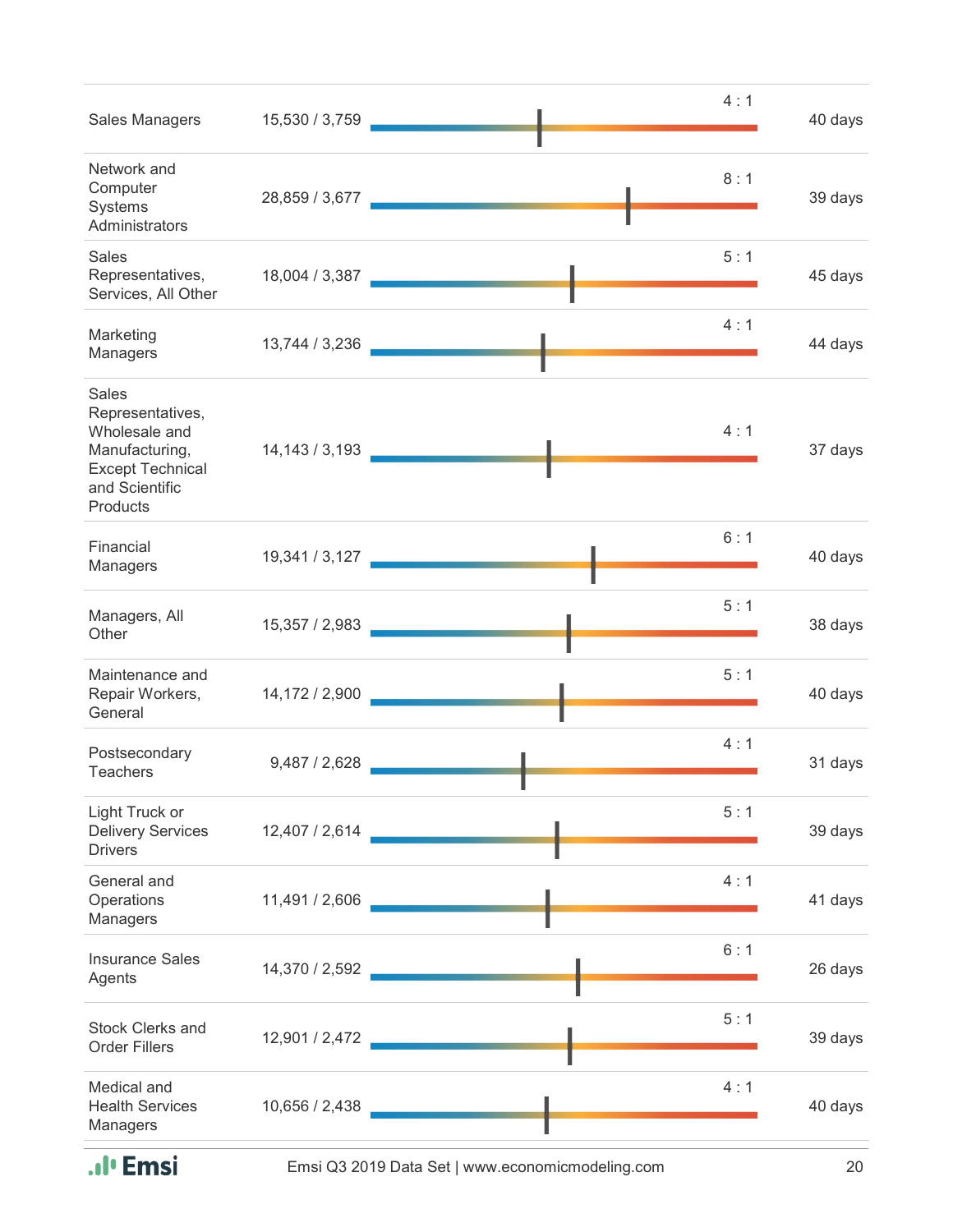| Information<br><b>Security Analysts</b>                                                                                   | 17,972 / 2,418 | 7:1                          | 46 days |
|---------------------------------------------------------------------------------------------------------------------------|----------------|------------------------------|---------|
| First-Line<br>Supervisors of<br>Food Preparation<br>and Serving<br>Workers                                                | 10,429 / 2,348 | 4:1                          | 43 days |
| Secretaries and<br>Administrative<br>Assistants, Except<br>Legal, Medical,<br>and Executive                               | 8,963 / 2,334  | 4:1<br><u> Alban Alban A</u> | 31 days |
| Bookkeeping,<br>Accounting, and<br><b>Auditing Clerks</b>                                                                 |                | 6:1<br>14,038 / 2,317        | 36 days |
| <b>Business</b><br>Operations<br>Specialists, All<br>Other                                                                | 13,818 / 2,147 | 6:1                          | 42 days |
| <b>Human Resources</b><br>Specialists                                                                                     | 9,916 / 2,041  | 5:1                          | 39 days |
| Computer and<br>Information<br>Systems<br>Managers                                                                        | 11,842 / 1,953 | 6:1                          | 45 days |
| Market Research<br>Analysts and<br>Marketing<br><b>Specialists</b>                                                        | 10,162 / 1,792 | 6:1                          | 39 days |
| Physicians and<br>Surgeons, All<br>Other                                                                                  | 5,454 / 1,754  | 3:1                          | 39 days |
| <b>Sales</b><br>Representatives,<br>Wholesale and<br>Manufacturing,<br><b>Technical and</b><br><b>Scientific Products</b> | 10,276 / 1,732 | 6:1                          | 40 days |
| <b>Combined Food</b><br>Preparation and<br>Serving Workers,<br><b>Including Fast</b><br>Food                              | 8,602 / 1,724  | 5:1                          | 41 days |
| <b>Civil Engineers</b>                                                                                                    | 9,035/1,695    | 5:1                          | 48 days |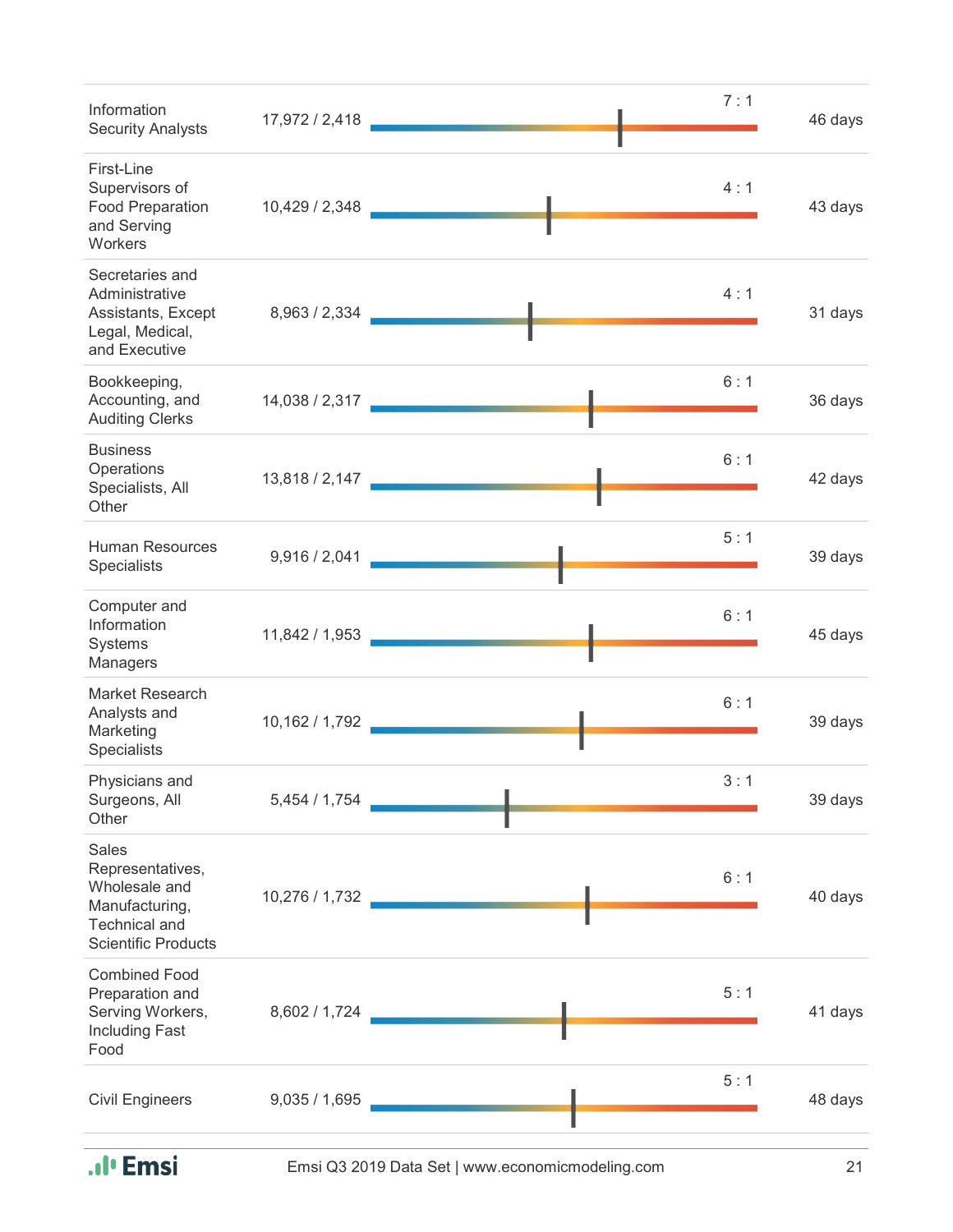| First-Line<br>Supervisors of<br><b>Non-Retail Sales</b><br><b>Workers</b>    |               | 5:1<br>8,167 / 1,694 | 40 days |
|------------------------------------------------------------------------------|---------------|----------------------|---------|
| <b>Childcare Workers</b>                                                     | 3,793 / 1,667 | 2:1                  | 26 days |
| Construction<br>Managers                                                     | 7,021 / 1,639 | 4:1                  | 43 days |
| Cooks, Restaurant                                                            |               | 5:1                  | 45 days |
| Family and<br>General<br><b>Practitioners</b>                                | 5,628 / 1,482 | 4:1                  | 35 days |
| Lawyers                                                                      |               | 4:1                  | 35 days |
| <b>Security Guards</b>                                                       |               | 6:1<br>8,346 / 1,419 | 35 days |
| Social and Human<br><b>Service Assistants</b>                                |               | 4:1                  | 36 days |
| <b>Licensed Practical</b><br>and Licensed<br><b>Vocational Nurses</b>        | 6,617 / 1,331 | 5:1                  | 40 days |
| Securities,<br>Commodities, and<br><b>Financial Services</b><br>Sales Agents |               | 6:1<br>8,021 / 1,305 | 38 days |
| Medical Assistants 5,573 / 1,297                                             |               | 4:1                  | 39 days |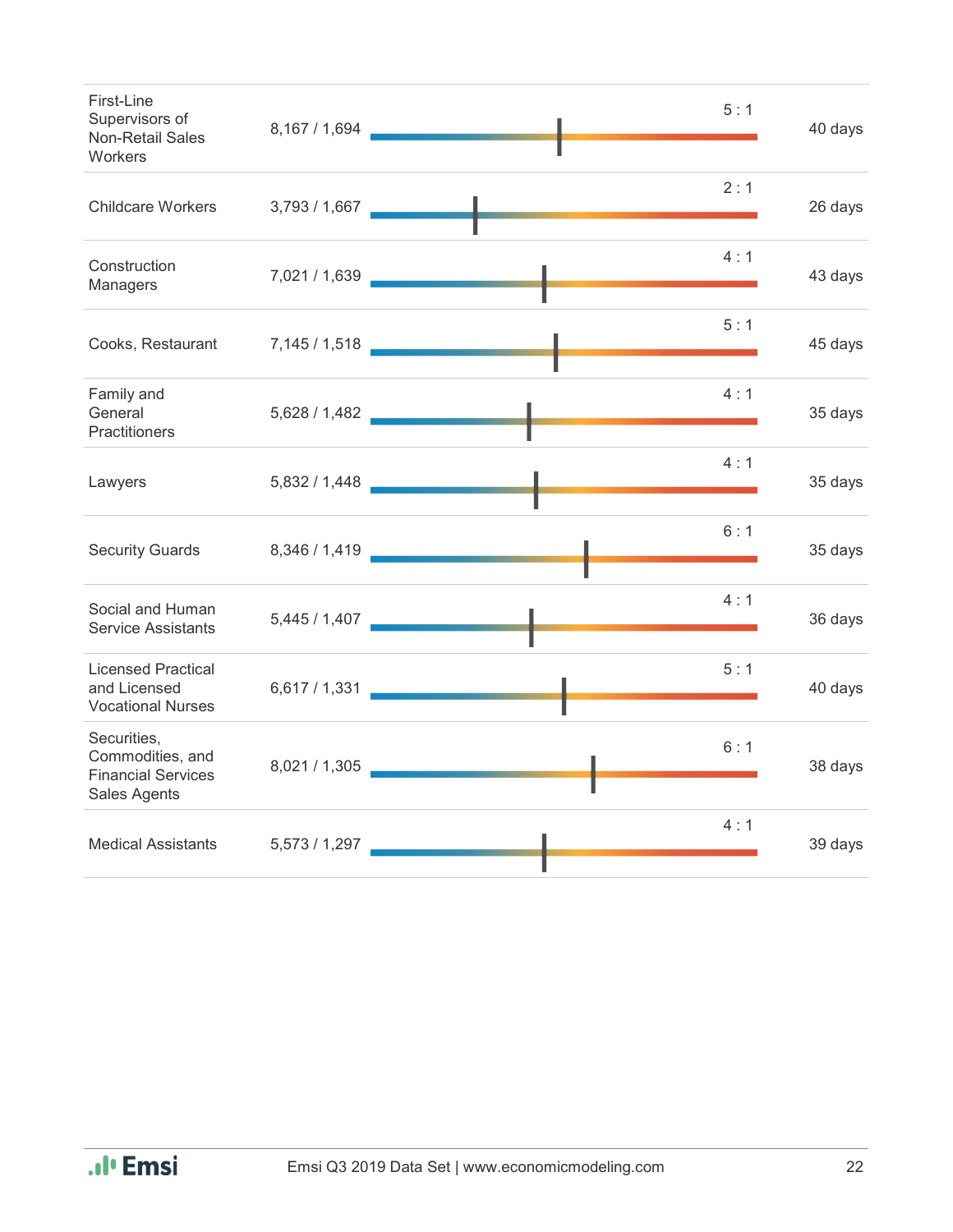## **Top Posted Job Titles**

| <b>Job Title</b>                                                                        | <b>Total/Unique (Jun</b><br>2018 - May 2019) | <b>Posting Intensity</b> | <b>Median</b><br><b>Posting</b><br><b>Duration</b> |
|-----------------------------------------------------------------------------------------|----------------------------------------------|--------------------------|----------------------------------------------------|
| <b>Registered Nurses</b>                                                                | 43,036 / 6,226                               | 7:1                      | 28 days                                            |
| <b>Truck Drivers</b>                                                                    | 17,287 / 5,195                               | 3:1                      | 32 days                                            |
| <b>Customer Service</b><br>Representatives<br>(Office and<br>Administrative<br>Support) | 27,029 / 4,639                               | 6:1                      | 38 days                                            |
| <b>Retail Sales</b><br>Associates                                                       | 18,219 / 3,914                               | 5:1                      | 42 days                                            |
| <b>Sales</b><br>Representatives                                                         | 19,881 / 3,891                               | 5:1                      | 38 days                                            |
| Java Developers                                                                         | 25, 144 / 3, 235                             | 8:1                      | 16 days                                            |
| Software<br>Engineers                                                                   | 19,493 / 2,678                               | 7:1                      | 33 days                                            |
| Commercial<br><b>Driver's License</b><br>(CDL) Drivers                                  | 7,540 / 2,387                                | 3:1                      | 29 days                                            |
| <b>Business Analysts</b><br>(Business and<br>Financial<br>Operations)                   | 15,509 / 2,047                               | 8:1                      | 35 days                                            |
| <b>Project Managers</b><br>(Management)                                                 | 10,403 / 2,036                               | 5:1                      | 42 days                                            |
| Physicians                                                                              | 7,151 / 1,920                                | 4:1                      | 38 days                                            |
| Administrative<br>Assistants                                                            | 8,099 / 1,916                                | 4:1                      | 30 days                                            |
| <b>Delivery Drivers</b>                                                                 | 9,786 / 1,848                                | 5:1                      | 37 days                                            |

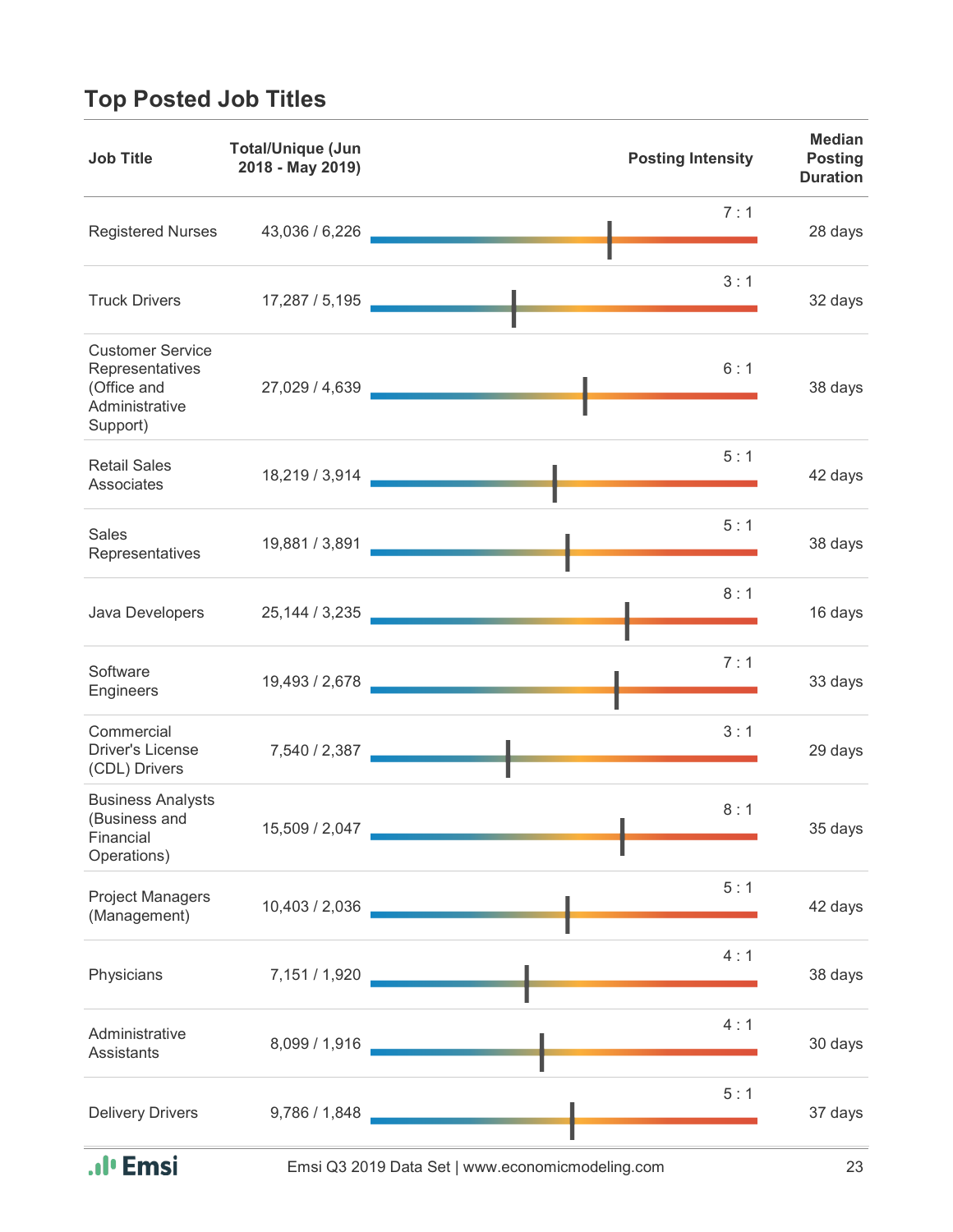| Sales Managers<br>(Management)                                      | 7,677 / 1,832 _ | 4:1                                                           | 40 days |
|---------------------------------------------------------------------|-----------------|---------------------------------------------------------------|---------|
| Sales Managers<br>(Sales and<br>Related)                            | 7,437 / 1,783   | 4:1                                                           | 42 days |
| Restaurant<br>Managers (Food<br>Preparation and<br>Serving Related) | 6,425/1,614     | 4:1                                                           | 43 days |
| Maintenance<br><b>Mechanics</b>                                     |                 | 5:1<br>6,508 / 1,422 2                                        | 43 days |
| <b>Restaurant Crew</b><br><b>Team Members</b>                       | 6,445 / 1,407   | 5:1                                                           | 41 days |
| <b>Customer Service</b><br>Associates (Sales<br>and Related)        | 6,037/1,379     | 4:1                                                           | 45 days |
| <b>Insurance Sales</b><br>Agents                                    |                 | 7:1<br>9,106 / 1,371                                          | 26 days |
| <b>Project Managers</b><br>(Computer and<br>Mathematical)           | 8,834 / 1,350 _ | 7:1<br><b>The Committee of the Committee of the Committee</b> | 38 days |
| Accountants                                                         | 7,536 / 1,343   | 6:1                                                           | 35 days |
| Recruiters                                                          | 6,083/1,262     | 5:1                                                           | 41 days |
| <b>Account Managers</b><br>(Management)                             | 5,747/1,253     | 5:1                                                           | 42 days |
| Account<br><b>Executives (Sales</b><br>and Related)                 | 6,385/1,230     | 5:1                                                           | 38 days |
| <b>Medical Assistants</b>                                           | 4,704 / 1,165   | 4:1                                                           | 36 days |
| <b>Licensed Practical</b><br>Nurses (LPN)                           | 5,507/1,145     | 5:1                                                           | 42 days |
| <b>Certified Nursing</b><br>Assistants (CNA)                        | 7,995 / 1,071   | 7:1                                                           | 34 days |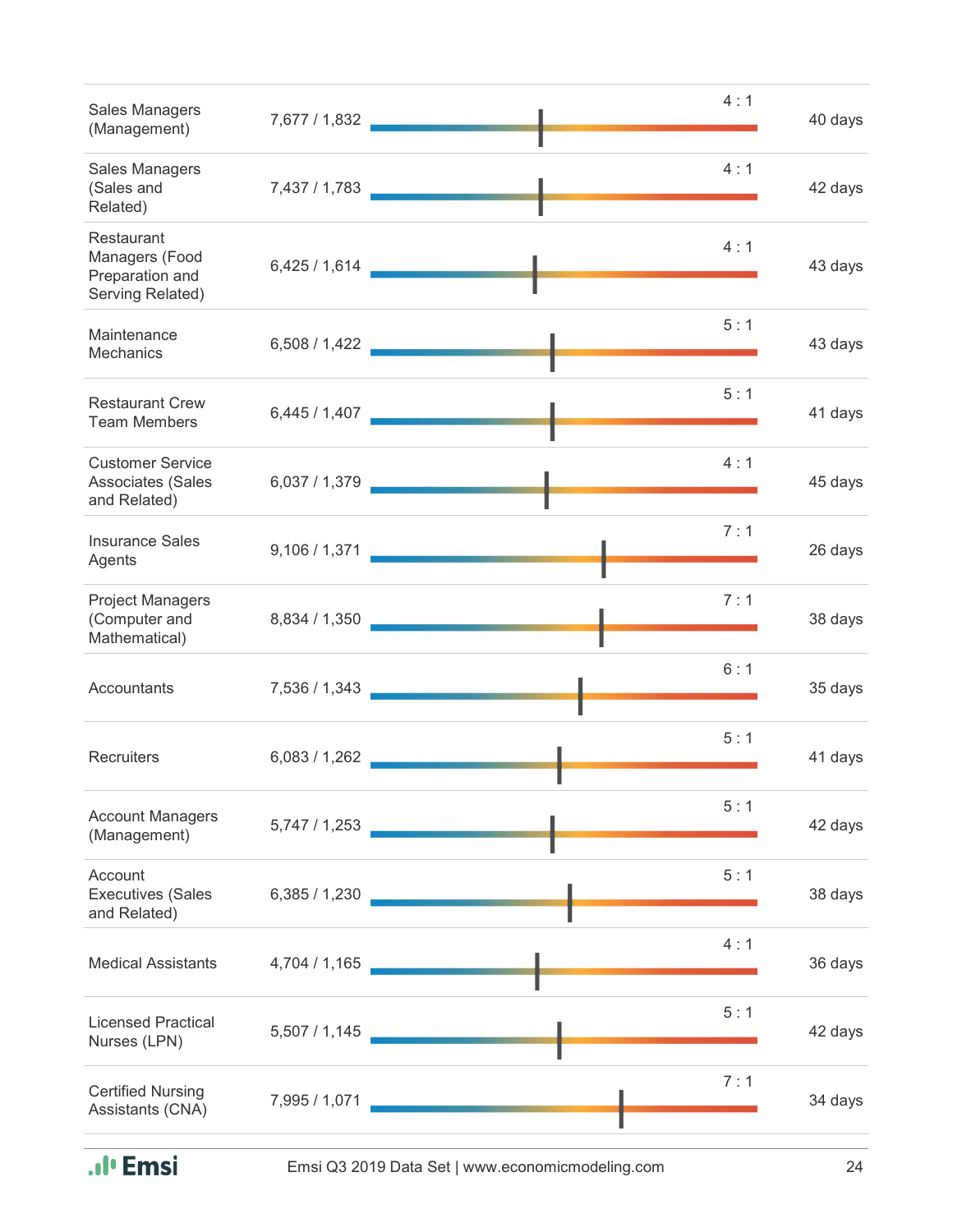| Cooks                                                                              | 5,269 / 1,005 | 5:1                                                                                                                                                                                                                                         | 38 days |
|------------------------------------------------------------------------------------|---------------|---------------------------------------------------------------------------------------------------------------------------------------------------------------------------------------------------------------------------------------------|---------|
| <b>Financial Analysts</b>                                                          | 7,644 / 969   | 8:1                                                                                                                                                                                                                                         | 40 days |
| Marketing<br>Managers<br>(Management)                                              | 3,652/960     | 4:1<br><u> La Cartagonia de la Cartagonia de la Cartagonia de la Cartagonia de la Cartagonia de la Cartagonia de la Cartagonia de la Cartagonia de la Cartagonia de la Cartagonia de la Cartagonia de la Cartagonia de la Cartagonia de</u> | 39 days |
| <b>Inside Sales</b><br>Representatives                                             | 4,847 / 952   | 5:1<br><u> Tanzania de Carlos de Santo de Carlos de Santo de Santo de Santo de Santo de Santo de Santo de Santo de Santo de San</u>                                                                                                         | 42 days |
| Program<br>Managers<br>(Management)                                                | 4,185 / 902   | 5:1                                                                                                                                                                                                                                         | 39 days |
| <b>Product Managers</b><br>(Management)                                            | 4,185 / 898   | 5:1                                                                                                                                                                                                                                         | 47 days |
| <b>General Managers</b><br>(Management)                                            | 3,450 / 884   | 4:1                                                                                                                                                                                                                                         | 42 days |
| <b>Research Analysts</b><br>(Life, Physical, and<br>Social Science)                | 5,208 / 867   | 6:1                                                                                                                                                                                                                                         | 41 days |
| Pharmacy<br>Technicians                                                            | 5,386 / 856   | 6:1                                                                                                                                                                                                                                         | 43 days |
| Systems<br>Engineers<br>(Computer and<br>Mathematical)                             | 8,320 / 818   | 10:1                                                                                                                                                                                                                                        | 46 days |
| Warehouse<br>Workers (Office<br>and Administrative<br>Support)                     | 4,054 / 799   | 5:1                                                                                                                                                                                                                                         | 40 days |
| Operations<br>Managers<br>(Management)                                             | 4,448 / 794   | 6:1                                                                                                                                                                                                                                         | 40 days |
| Maintenance<br><b>Technicians</b><br>(Installation,<br>Maintenance, and<br>Repair) | 4,041 / 792   | 5:1                                                                                                                                                                                                                                         | 43 days |
| .Net Developers                                                                    | 6,427 / 778   | 8:1                                                                                                                                                                                                                                         | 34 days |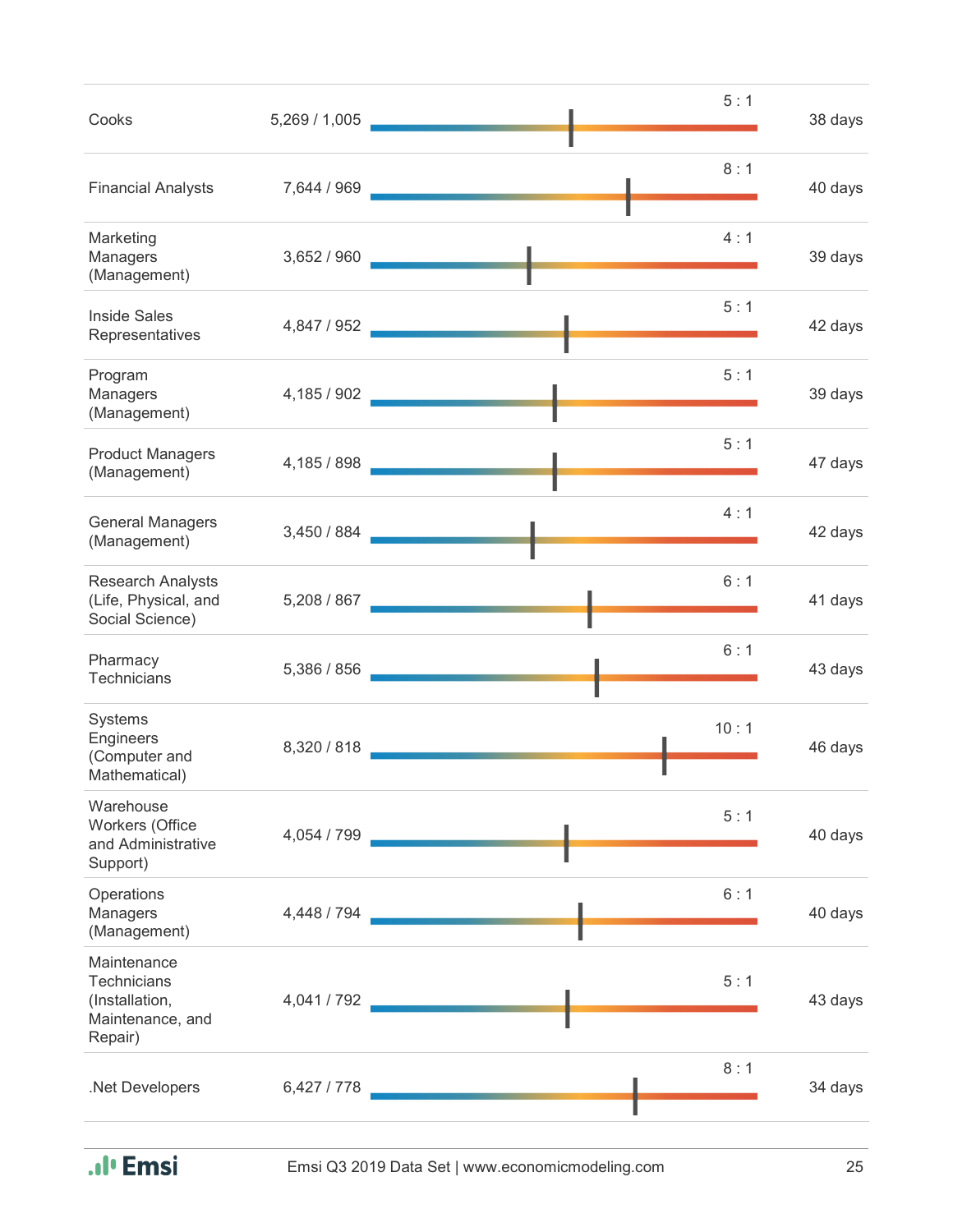| <b>Security Officers</b><br>(Protective<br>Service)                             | 4,981 / 736 | 7:1 | 32 days |
|---------------------------------------------------------------------------------|-------------|-----|---------|
| Training and<br>Development<br>Specialists                                      | 3,579 / 731 | 5:1 | 33 days |
| <b>Cloud Engineer</b><br><b>Architects</b>                                      | 5,307 / 727 | 7:1 | 41 days |
| <b>Nurse</b><br>Practitioners                                                   | 2,309 / 714 | 3:1 | 33 days |
| <b>IT Help Desk</b><br>Specialists                                              | 4,891 / 695 | 7:1 | 36 days |
| <b>Customer Service</b><br>Associates (Office<br>and Administrative<br>Support) | 4,244 / 671 | 6:1 | 29 days |
| Maintenance<br>Managers<br>(Installation,<br>Maintenance, and<br>Repair)        | 2,600 / 668 | 4:1 | 38 days |
| Systems<br>Administrators                                                       | 5,941 / 667 | 9:1 | 43 days |

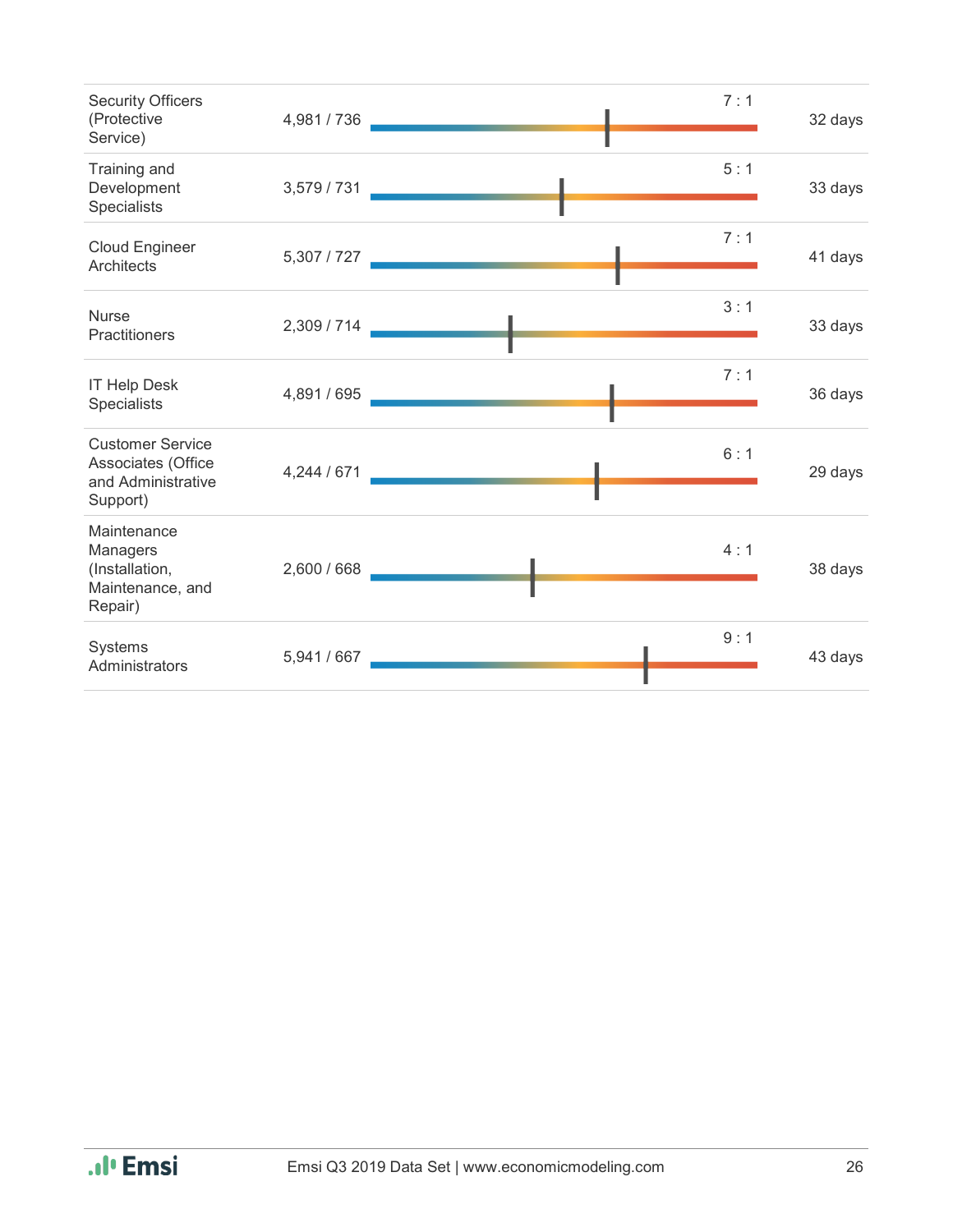# **Top Industries**

| <b>Industry</b>                                                                         | <b>Total/Unique (Jun</b><br>2018 - May 2019) | <b>Posting Intensity</b> | <b>Median</b><br><b>Posting</b><br><b>Duration</b> |
|-----------------------------------------------------------------------------------------|----------------------------------------------|--------------------------|----------------------------------------------------|
| Administrative and<br>Support and<br>Waste<br>Management and<br>Remediation<br>Services | 241,279 / 46,193                             | 5:1                      | 34 days                                            |
| Professional,<br>Scientific, and<br><b>Technical Services</b>                           | 261,903 / 42,606                             | 6:1                      | 37 days                                            |
| Health Care and<br>Social Assistance                                                    | 152,018 / 29,471                             | 5:1                      | 35 days                                            |
| <b>Retail Trade</b>                                                                     | 127,343 / 25,818                             | 5:1                      | 39 days                                            |
| Finance and<br>Insurance                                                                | 154, 184 / 23, 869                           | 6:1                      | 38 days                                            |
| Accommodation<br>and Food Services                                                      | 63,643 / 14,750                              | 4:1                      | 38 days                                            |
| Manufacturing                                                                           | 74,128 / 14,209                              | 5:1                      | 43 days                                            |
| Information                                                                             | 77,336 / 11,988                              | 6:1                      | 45 days                                            |
| Transportation and<br>Warehousing                                                       | 37,133 / 10,903                              | 3:1                      | 30 days                                            |
| Educational<br>Services                                                                 | 32,018 / 9,100                               | 4:1                      | 36 days                                            |
| Construction                                                                            | 34,689 / 8,405                               | 4:1                      | 41 days                                            |
| Real Estate and<br>Rental and<br>Leasing                                                | 32,360 / 6,136                               | 5:1                      | 45 days                                            |
| <b>Other Services</b><br>(except Public<br>Administration)                              | 24,819 / 5,809                               | 4:1                      | 37 days                                            |

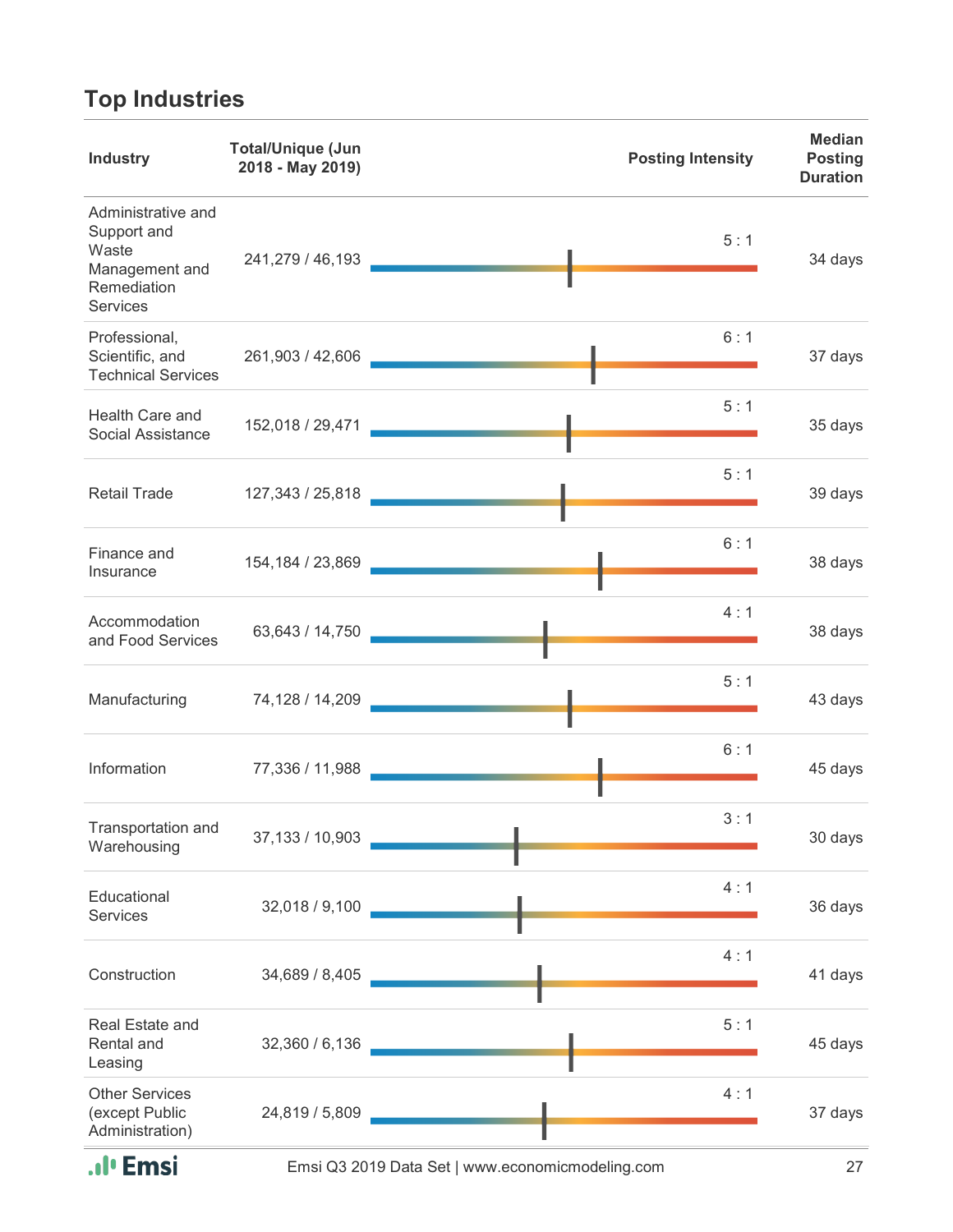| <b>Wholesale Trade</b>                              | 24,855 / 4,394 | 6:1 | 38 days |
|-----------------------------------------------------|----------------|-----|---------|
| Public<br>Administration                            | 12,546 / 3,024 | 4:1 | 22 days |
| Arts,<br>Entertainment, and<br>Recreation           | 6,283/1,661    | 4:1 | 35 days |
| Agriculture,<br>Forestry, Fishing<br>and Hunting    | 3,345/585      | 6:1 | 51 days |
| <b>Utilities</b>                                    | 2,767 / 533    | 5:1 | 46 days |
| Management of<br>Companies and<br>Enterprises       | 1,972 / 488    | 4:1 | 39 days |
| Mining, Quarrying,<br>and Oil and Gas<br>Extraction | 690 / 122      | 6:1 | 45 days |

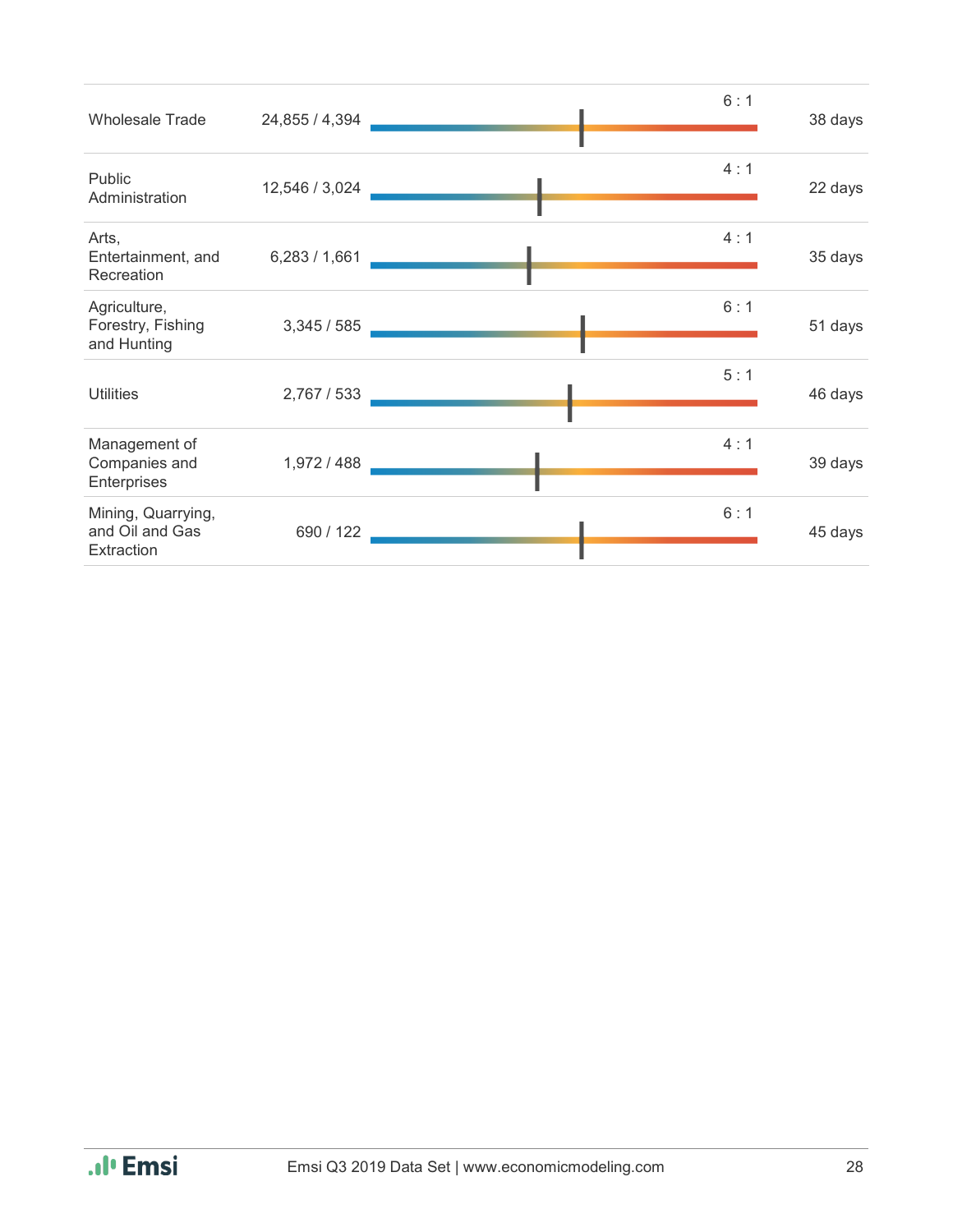The following provides insight into the supply and demand of relevant skills by comparing the frequency of skills present in job postings against skills present in today's workforce. Along with Emsi's job posting analytics, this comparison leverages Emsi's dataset of more than 100M online resumés and profiles. All resumés and profiles used in these comparisons have been updated within the last three years. \*The skills associated with workforce profiles represent workers of all education and experience levels.



#### **Top Hard Skills**

#### **Top Hard Skills**

| <b>Skill</b>                   | <b>Frequency in</b><br><b>Postings</b> | <b>Postings with Skill /</b><br><b>Total Postings (Jun</b><br>2018 - May 2019) | <b>Frequency in</b><br><b>Profiles</b> | <b>Profiles with Skill /</b><br>Total Profiles (2017 -<br>2019) |
|--------------------------------|----------------------------------------|--------------------------------------------------------------------------------|----------------------------------------|-----------------------------------------------------------------|
| Accounting                     | 6%                                     | 15,789 / 277,236                                                               | 6%                                     | 53,991 / 863,468                                                |
| <b>Selling Techniques</b>      | 5%                                     | 14,921 / 277,236                                                               | 5%                                     | 43,231 / 863,468                                                |
| SQL (Programming<br>Language)  | 5%                                     | 13,240 / 277,236                                                               | 6%                                     | 47,715 / 863,468                                                |
| <b>Nursing</b>                 | 5%                                     | 12,890 / 277,236                                                               | 2%                                     | 17,332 / 863,468                                                |
| Merchandising                  | 4%                                     | 10,845 / 277,236                                                               | 4%                                     | 32,711 / 863,468                                                |
| <b>Restaurant Operation</b>    | 4%                                     | 10,726 / 277,236                                                               | 2%                                     | 19,544 / 863,468                                                |
| Java (Programming<br>Language) | 4%                                     | 9,904 / 277,236                                                                | 3%                                     | 22,932 / 863,468                                                |

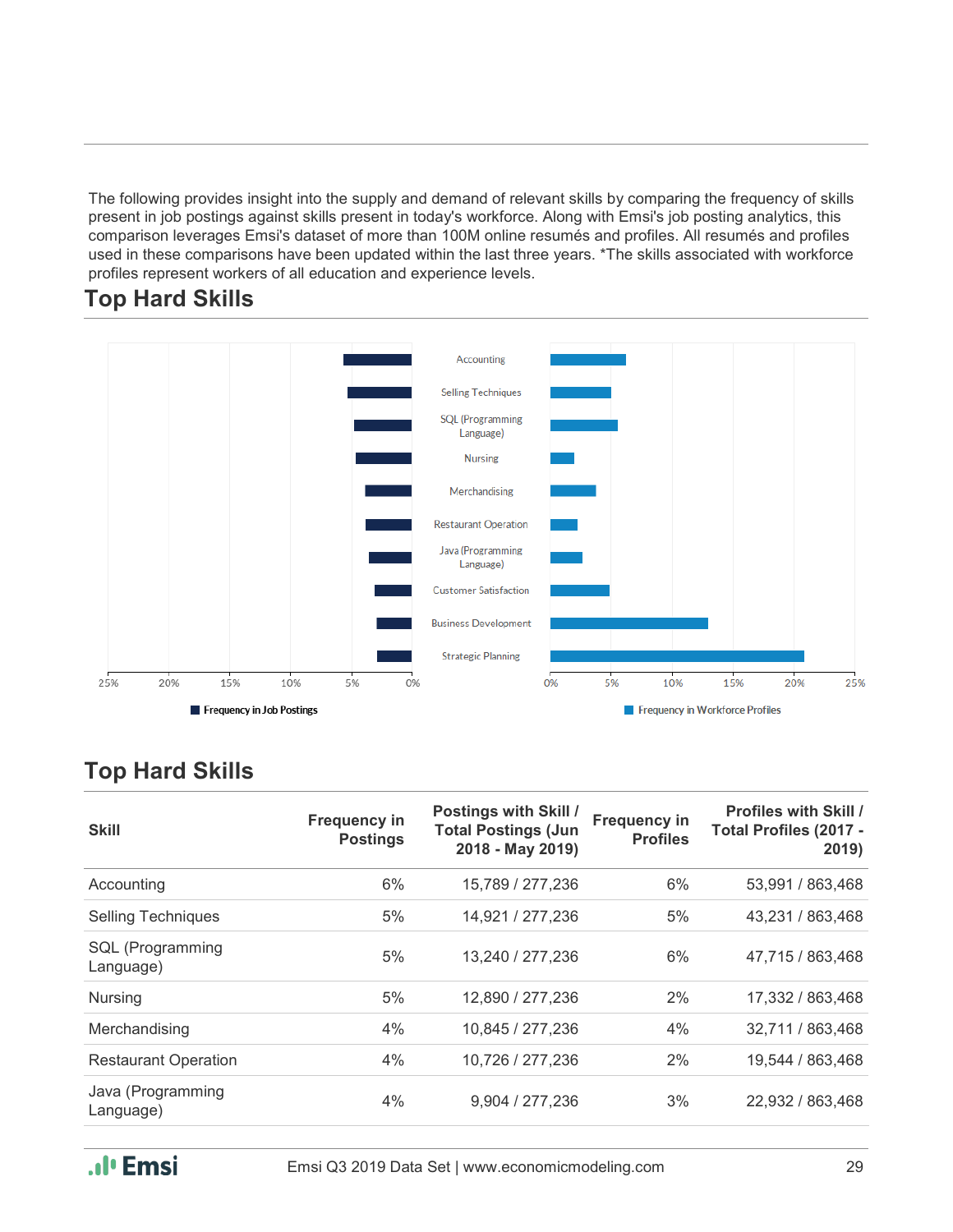| <b>Customer Satisfaction</b>                | 3% | 8,794 / 277,236 | 5%    | 42,471 / 863,468   |
|---------------------------------------------|----|-----------------|-------|--------------------|
| <b>Business Development</b>                 | 3% | 8,217 / 277,236 | 13%   | 112,140 / 863,468  |
| <b>Strategic Planning</b>                   | 3% | 8,062 / 277,236 | 21%   | 180,492 / 863,468  |
| Auditing                                    | 3% | 8,032 / 277,236 | 3%    | 23,457 / 863,468   |
| Agile Software Development                  | 3% | 7,926 / 277,236 | $1\%$ | 11,261 / 863,468   |
| Warehousing                                 | 3% | 7,764 / 277,236 | 4%    | 35, 114 / 863, 468 |
| <b>Professional Services</b>                | 3% | 7,718 / 277,236 | $1\%$ | 6,663 / 863,468    |
| Project Management                          | 3% | 7,642 / 277,236 | 10%   | 82,230 / 863,468   |
| Wholesaling                                 | 3% | 7,361 / 277,236 | $0\%$ | 2,775 / 863,468    |
| <b>Customer Relationship</b><br>Management  | 3% | 7,289 / 277,236 | 5%    | 44,761 / 863,468   |
| JavaScript (Programming<br>Language)        | 3% | 6,968 / 277,236 | 2%    | 17,637 / 863,468   |
| <b>Business Process</b>                     | 2% | 6,705 / 277,236 | 2%    | 19,150 / 863,468   |
| <b>Operating Systems</b>                    | 2% | 6,645 / 277,236 | 2%    | 20,458 / 863,468   |
| Surgeries                                   | 2% | 6,075 / 277,236 | $1\%$ | 8,272 / 863,468    |
| <b>Risk Management</b>                      | 2% | 6,068 / 277,236 | 3%    | 22,295 / 863,468   |
| <b>Basic Life Support</b>                   | 2% | 5,973 / 277,236 | $1\%$ | 9,244 / 863,468    |
| <b>Customer Experience</b>                  | 2% | 5,914 / 277,236 | $1\%$ | 7,503 / 863,468    |
| Sales Management                            | 2% | 5,875 / 277,236 | 9%    | 74,907 / 863,468   |
| <b>Information Systems</b>                  | 2% | 5,846 / 277,236 | 2%    | 17,242 / 863,468   |
| <b>Business Requirements</b>                | 2% | 5,313 / 277,236 | $1\%$ | 5,358 / 863,468    |
| <b>Financial Statements</b>                 | 2% | 5,292 / 277,236 | 3%    | 24,295 / 863,468   |
| Purchasing                                  | 2% | 5,287 / 277,236 | 4%    | 32,082 / 863,468   |
| <b>Billing</b>                              | 2% | 5,149 / 277,236 | 3%    | 28,385 / 863,468   |
| Software Engineering                        | 2% | 5,138 / 277,236 | $1\%$ | 11,627 / 863,468   |
| <b>Quality Control</b>                      | 2% | 5,031 / 277,236 | 2%    | 18,055 / 863,468   |
| Software Development                        | 2% | 4,926 / 277,236 | 2%    | 21,014 / 863,468   |
| <b>Microsoft Access</b>                     | 2% | 4,842 / 277,236 | 5%    | 40,977 / 863,468   |
| Automation                                  | 2% | 4,817 / 277,236 | $1\%$ | 7,407 / 863,468    |
| <b>Application Programming</b><br>Interface | 2% | 4,812 / 277,236 | $0\%$ | 2,346 / 863,468    |
| Linux                                       | 2% | 4,796 / 277,236 | $1\%$ | 10,048 / 863,468   |
| <b>Call Centers</b>                         | 2% | 4,730 / 277,236 | $0\%$ | 1,309 / 863,468    |
| <b>Client Rapport</b>                       | 2% | 4,650 / 277,236 | $1\%$ | 8,437 / 863,468    |
|                                             |    |                 |       |                    |



Emsi Q3 2019 Data Set | www.economicmodeling.com 30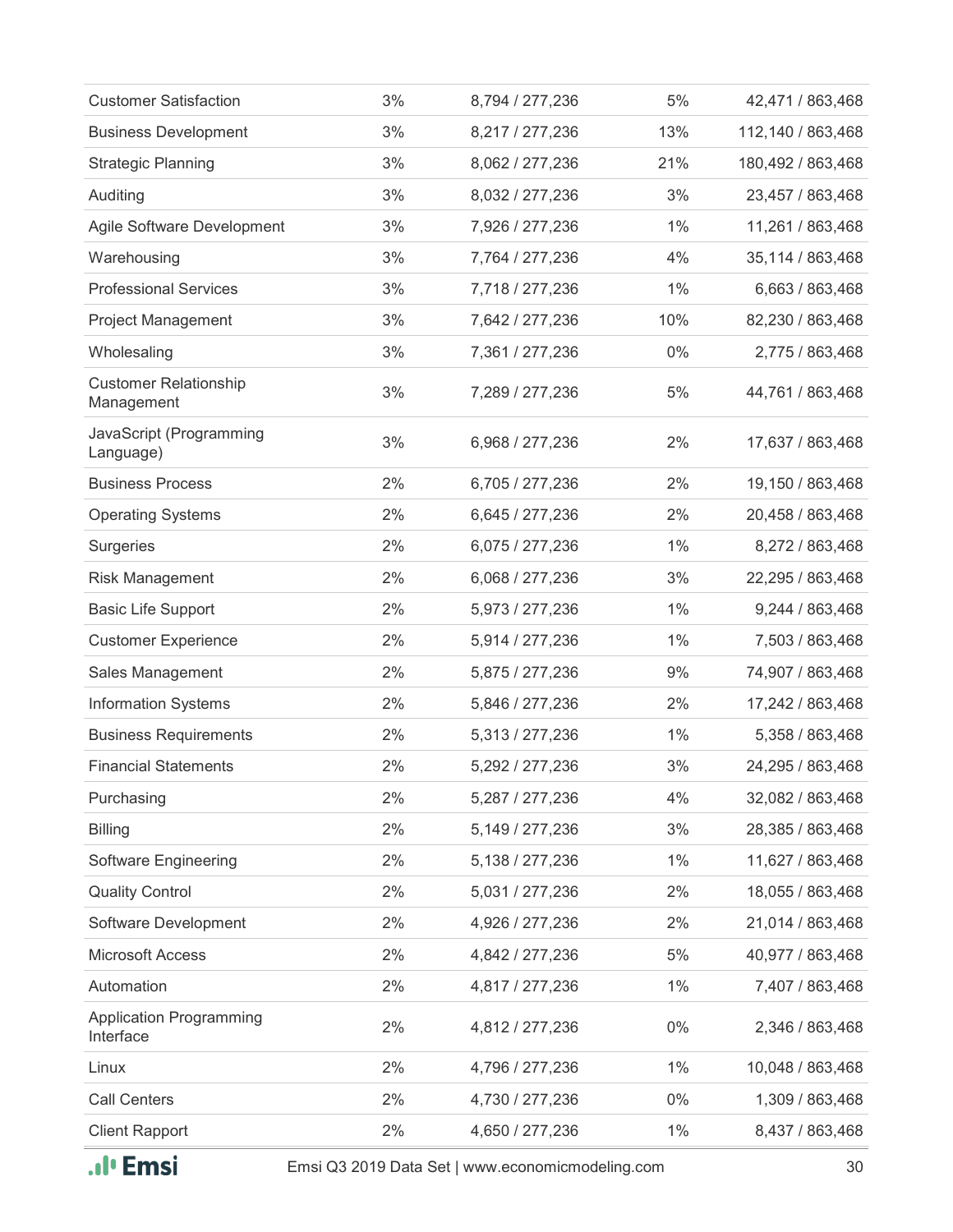| Scripting                                                                      | 2%    | 4,574 / 277,236 | 1%    | 10,077 / 863,468 |
|--------------------------------------------------------------------------------|-------|-----------------|-------|------------------|
| <b>Food Services</b>                                                           | 2%    | 4,534 / 277,236 | 1%    | 6,885 / 863,468  |
| <b>Quality Management</b>                                                      | 2%    | 4,511 / 277,236 | 3%    | 22,306 / 863,468 |
| Intensive Care Unit                                                            | 2%    | 4,482 / 277,236 | $0\%$ | 3,989 / 863,468  |
| <b>Top Secret-Sensitive</b><br>Compartmented Information<br>(TS/SCI Clearance) | 2%    | 4,414 / 277,236 | $0\%$ | 0/863,468        |
| <b>Web Services</b>                                                            | 2%    | 4,377 / 277,236 | 1%    | 5,761 / 863,468  |
| Python (Programming<br>Language)                                               | 2%    | 4,365 / 277,236 | $0\%$ | 3,321 / 863,468  |
| <b>Budgeting</b>                                                               | 2%    | 4,325 / 277,236 | 4%    | 38,774 / 863,468 |
| <b>Acute Care</b>                                                              | 2%    | 4,183 / 277,236 | 1%    | 5,042 / 863,468  |
| HyperText Markup Language<br>(HTML)                                            | $1\%$ | 4,063 / 277,236 | 2%    | 20,688 / 863,468 |
| <b>Corrective And Preventive</b><br>Actions                                    | 1%    | 4,053 / 277,236 | $0\%$ | 3,727 / 863,468  |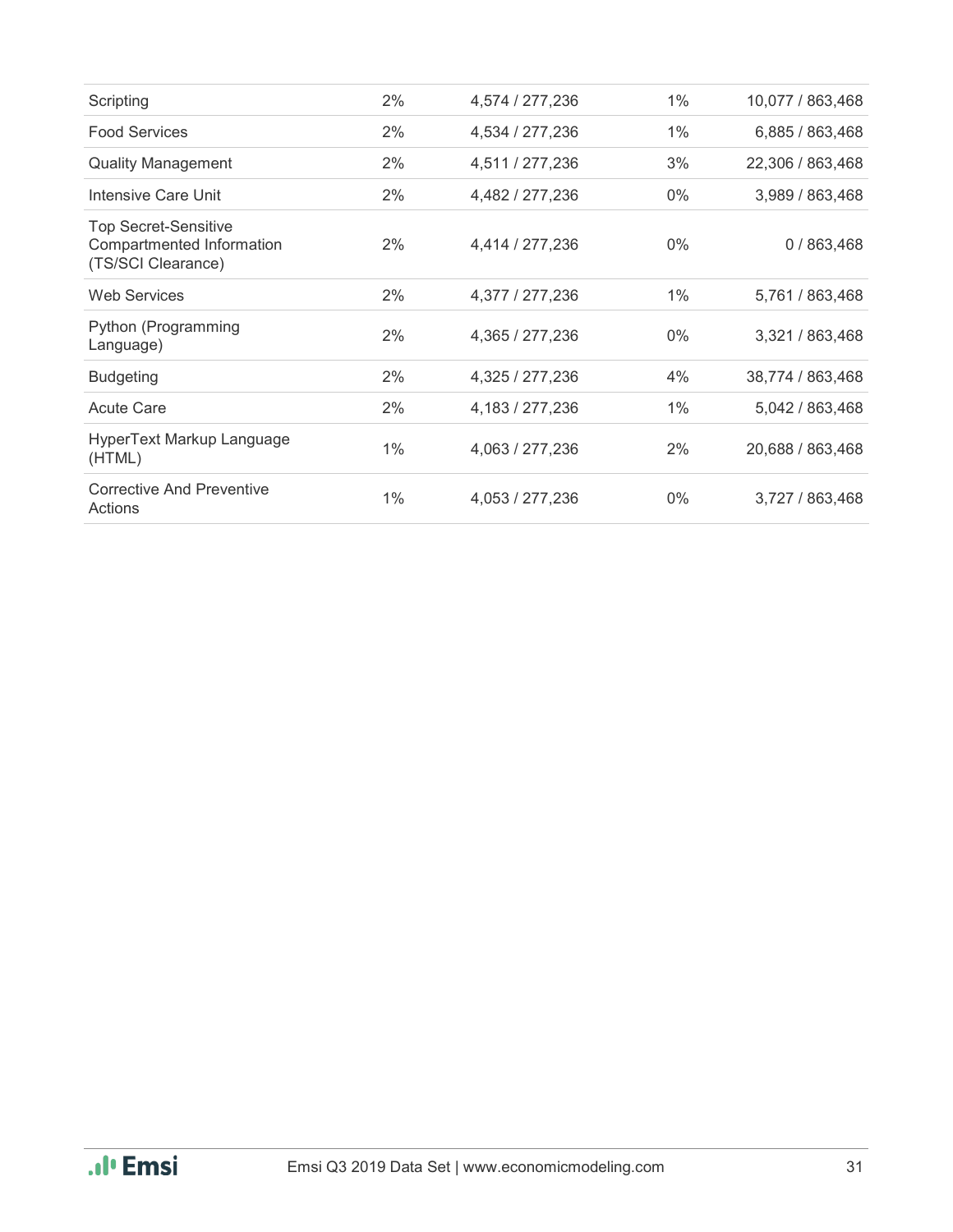### **Top Common Skills**



### **Top Common Skills**

| <b>Skill</b>                  | <b>Frequency in</b><br><b>Postings</b> | Postings with Skill /<br><b>Total Postings (Jun</b><br>2018 - May 2019) | <b>Frequency in</b><br><b>Profiles</b> | <b>Profiles with Skill /</b><br>Total Profiles (2017 -<br>2019) |
|-------------------------------|----------------------------------------|-------------------------------------------------------------------------|----------------------------------------|-----------------------------------------------------------------|
| Management                    | 34%                                    | 93,071 / 277,236                                                        | 58%                                    | 504,739 / 863,468                                               |
| Communications                | 23%                                    | 64,603 / 277,236                                                        | 11%                                    | 91,168 / 863,468                                                |
| Sales                         | 18%                                    | 50,101 / 277,236                                                        | 32%                                    | 277,495 / 863,468                                               |
| <b>Customer Service</b>       | 15%                                    | 42,277 / 277,236                                                        | 26%                                    | 221,018 / 863,468                                               |
| Operations                    | 14%                                    | 39,859 / 277,236                                                        | 15%                                    | 126,450 / 863,468                                               |
| Leadership                    | 13%                                    | 35, 163 / 277, 236                                                      | 27%                                    | 236,482 / 863,468                                               |
| Innovation                    | 9%                                     | 24,418 / 277,236                                                        | 1%                                     | 12,555 / 863,468                                                |
| Problem Solving               | 9%                                     | 24,101 / 277,236                                                        | 7%                                     | 56,314 / 863,468                                                |
| <b>Written Communication</b>  | 8%                                     | 22,595 / 277,236                                                        | 1%                                     | 7,397 / 863,468                                                 |
| <b>Valid Driver's License</b> | 8%                                     | 21,329 / 277,236                                                        | $0\%$                                  | 2,328 / 863,468                                                 |
| Research                      | 7%                                     | 19,579 / 277,236                                                        | 17%                                    | 147,734 / 863,468                                               |
| Microsoft Excel               | 7%                                     | 19,552 / 277,236                                                        | 22%                                    | 193,888 / 863,468                                               |
| Microsoft Office              | 7%                                     | 19,142 / 277,236                                                        | 34%                                    | 292,095 / 863,468                                               |

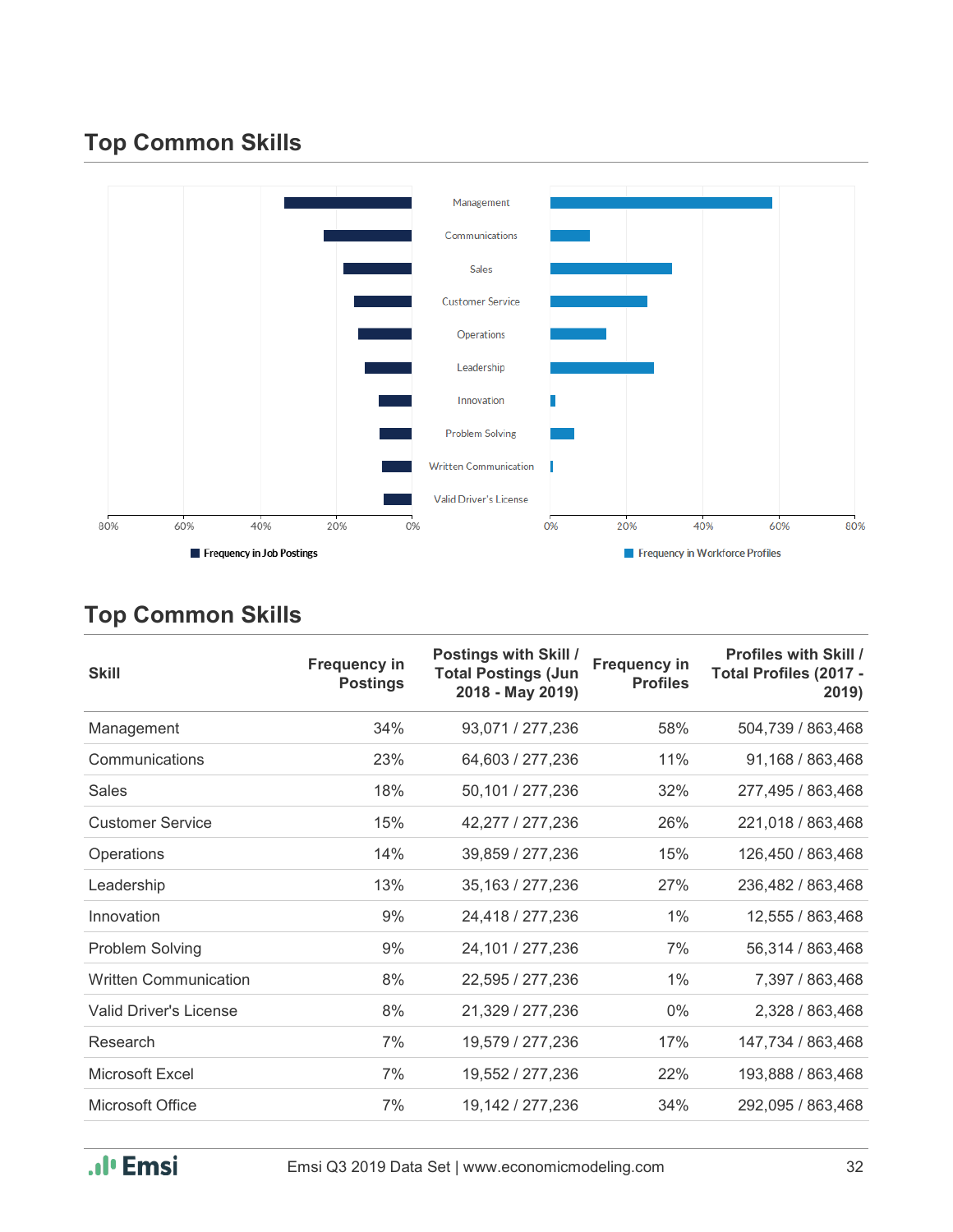| Presentations                               | 6% | 17,106 / 277,236   | 3%    | 24,005 / 863,468  |
|---------------------------------------------|----|--------------------|-------|-------------------|
| Interpersonal Skills                        | 6% | 16,836 / 277,236   | $1\%$ | 12,475 / 863,468  |
| Information Technology                      | 5% | 14,355 / 277,236   | 5%    | 42,566 / 863,468  |
| <b>Computer Literacy</b>                    | 4% | 12,295 / 277,236   | 3%    | 21,703 / 863,468  |
| Microsoft Outlook                           | 4% | 12, 147 / 277, 236 | 6%    | 50,915 / 863,468  |
| Coordinating                                | 4% | 12,130 / 277,236   | 3%    | 28,836 / 863,468  |
| <b>Time Management</b>                      | 4% | 11,895 / 277,236   | 6%    | 48,846 / 863,468  |
| <b>Financial Services</b>                   | 4% | 11,840 / 277,236   | 2%    | 17,538 / 863,468  |
| <b>Verbal Communication Skills</b>          | 4% | 11,636 / 277,236   | $0\%$ | 2,565 / 863,468   |
| Infrastructure                              | 4% | 10,408 / 277,236   | $1\%$ | 12,950 / 863,468  |
| Mentorship                                  | 4% | 10,189 / 277,236   | 2%    | 15,078 / 863,468  |
| <b>Detail Oriented</b>                      | 4% | 10,079 / 277,236   | $0\%$ | 2,826 / 863,468   |
| <b>Microsoft PowerPoint</b>                 | 4% | 9,708 / 277,236    | 14%   | 123,642 / 863,468 |
| <b>Decision Making</b>                      | 3% | 8,817 / 277,236    | $1\%$ | 8,741 / 863,468   |
| <b>Good Driving Record</b>                  | 3% | 8,630 / 277,236    | $0\%$ | 2/863,468         |
| Integration                                 | 3% | 8,504 / 277,236    | 3%    | 27,235 / 863,468  |
| Teaching                                    | 3% | 8,299 / 277,236    | 6%    | 51,461 / 863,468  |
| <b>Critical Thinking</b>                    | 3% | 7,789 / 277,236    | 1%    | 9,241 / 863,468   |
| Construction                                | 3% | 7,612 / 277,236    | 2%    | 20,237 / 863,468  |
| <b>Troubleshooting (Problem</b><br>Solving) | 3% | 7,193 / 277,236    | 2%    | 12,957 / 863,468  |
| Writing                                     | 3% | 7,188 / 277,236    | 5%    | 43,359 / 863,468  |
| Hospitality                                 | 3% | 7,165 / 277,236    | 2%    | 16,464 / 863,468  |
| Prioritization                              | 3% | 6,936 / 277,236    | $1\%$ | 7,936 / 863,468   |
| <b>Office Suite</b>                         | 2% | 6,440 / 277,236    | $1\%$ | 8,903 / 863,468   |
| Data Analysis                               | 2% | 6,219 / 277,236    | 3%    | 23,546 / 863,468  |
| Spanish Language                            | 2% | 6,169 / 277,236    | $1\%$ | 4,715 / 863,468   |
| Multilingualism                             | 2% | 6,064 / 277,236    | $0\%$ | 3,324 / 863,468   |
| English Language                            | 2% | 5,772 / 277,236    | $1\%$ | 4,530 / 863,468   |
| <b>Clerical Works</b>                       | 2% | 5,625 / 277,236    | $0\%$ | 3,160 / 863,468   |
| <b>Retail Sales</b>                         | 2% | 5,507 / 277,236    | 2%    | 20,812 / 863,468  |
| Investigation                               | 2% | 5,486 / 277,236    | $1\%$ | 8,374 / 863,468   |
| <b>Training And Development</b>             | 2% | 5,481 / 277,236    | 2%    | 20,901 / 863,468  |
| Microsoft Word                              | 2% | 5,216 / 277,236    | 17%   | 144,396 / 863,468 |
|                                             |    |                    |       |                   |

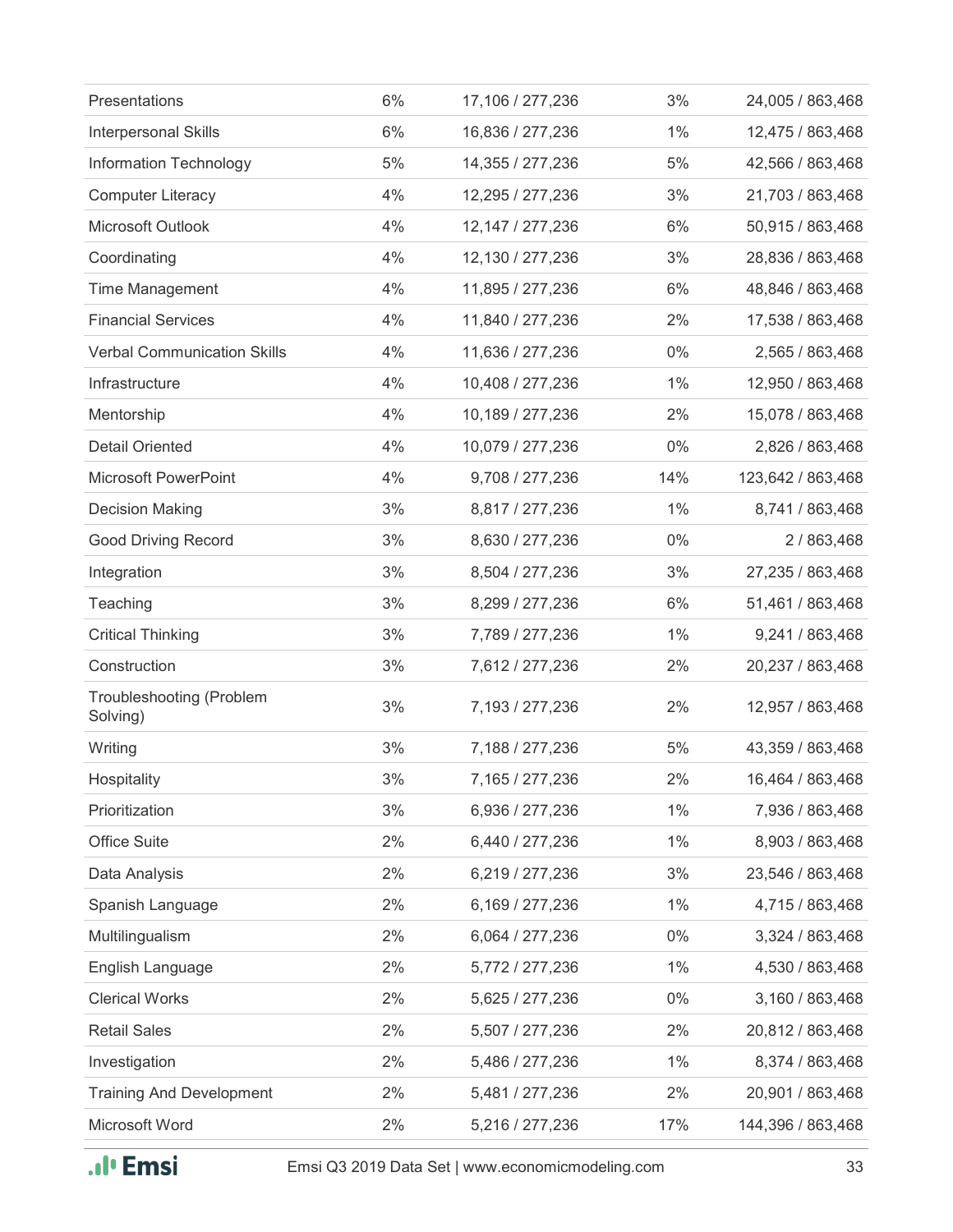| Negotiation              | 2% | 5.197 / 277.236 | 7% | 56,735 / 863,468 |
|--------------------------|----|-----------------|----|------------------|
| <b>Computer Sciences</b> | 2% | 4,862 / 277,236 | 2% | 13,651 / 863,468 |
| Program Management       | 2% | 4,603 / 277,236 | 6% | 49,816 / 863,468 |
| Data Entry               | 2% | 4,588 / 277,236 | 4% | 34,401 / 863,468 |

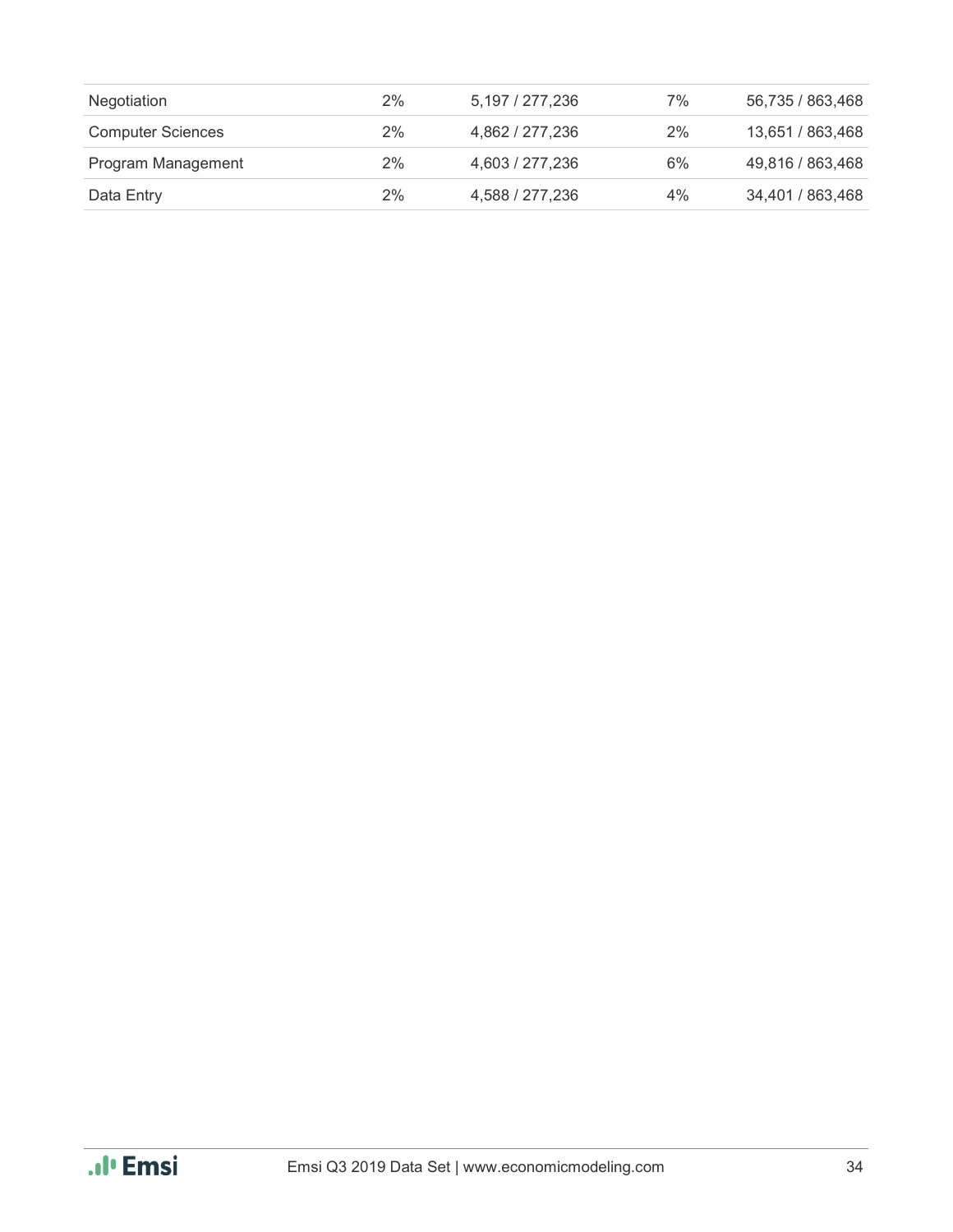### **Top Qualifications**

| Qualification                                                  | <b>Postings with Qualification</b> |
|----------------------------------------------------------------|------------------------------------|
| <b>Advanced Life Support</b>                                   | 649                                |
| <b>Advanced Practice Registered Nurse</b>                      | 850                                |
| American Registry Of Radiologic Technologists (ARRT) Certified | 524                                |
| <b>ANCC Certified</b>                                          | 620                                |
| Associates Degree In Nursing                                   | 1,726                              |
| Bachelor of Science in Nursing (BSN)                           | 3,387                              |
| <b>Certified Case Manager</b>                                  | 450                                |
| <b>Certified Coding Specialist</b>                             | 547                                |
| <b>Certified Ethical Hacker</b>                                | 417                                |
| <b>Certified Information Security Manager</b>                  | 509                                |
| Certified Information System Auditor (CISA)                    | 1,000                              |
| Certified Information Systems Security Professional            | 1,486                              |
| <b>Certified Internal Auditor</b>                              | 707                                |
| <b>Certified Medical Assistant</b>                             | 515                                |
| <b>Certified Nursing Assistant</b>                             | 3,109                              |
| Certified Pharmacy Technician                                  | 654                                |
| <b>Certified Public Accountant</b>                             | 1,001                              |
| Certified Registered Nurse Anesthetist (CRNA)                  | 353                                |
| <b>Chartered Financial Analyst</b>                             | 380                                |
| <b>Cisco Certified Internetwork Expert</b>                     | 294                                |
| <b>Cisco Certified Network Associate</b>                       | 821                                |
| <b>Cisco Certified Network Professional</b>                    | 609                                |
| Commercial Driver's License (CDL)                              | 5,674                              |
| CompTIA Network+                                               | 348                                |
| CompTIA Security+                                              | 1,061                              |
| Critical Care Registered Nurse (CCRN)                          | 458                                |
| Doctor Of Pharmacy (PharmD)                                    | 336                                |
| <b>Food Handler's Card</b>                                     | 357                                |
| <b>GIAC Certifications</b>                                     | 535                                |
| IAT Level II Certification                                     | 830                                |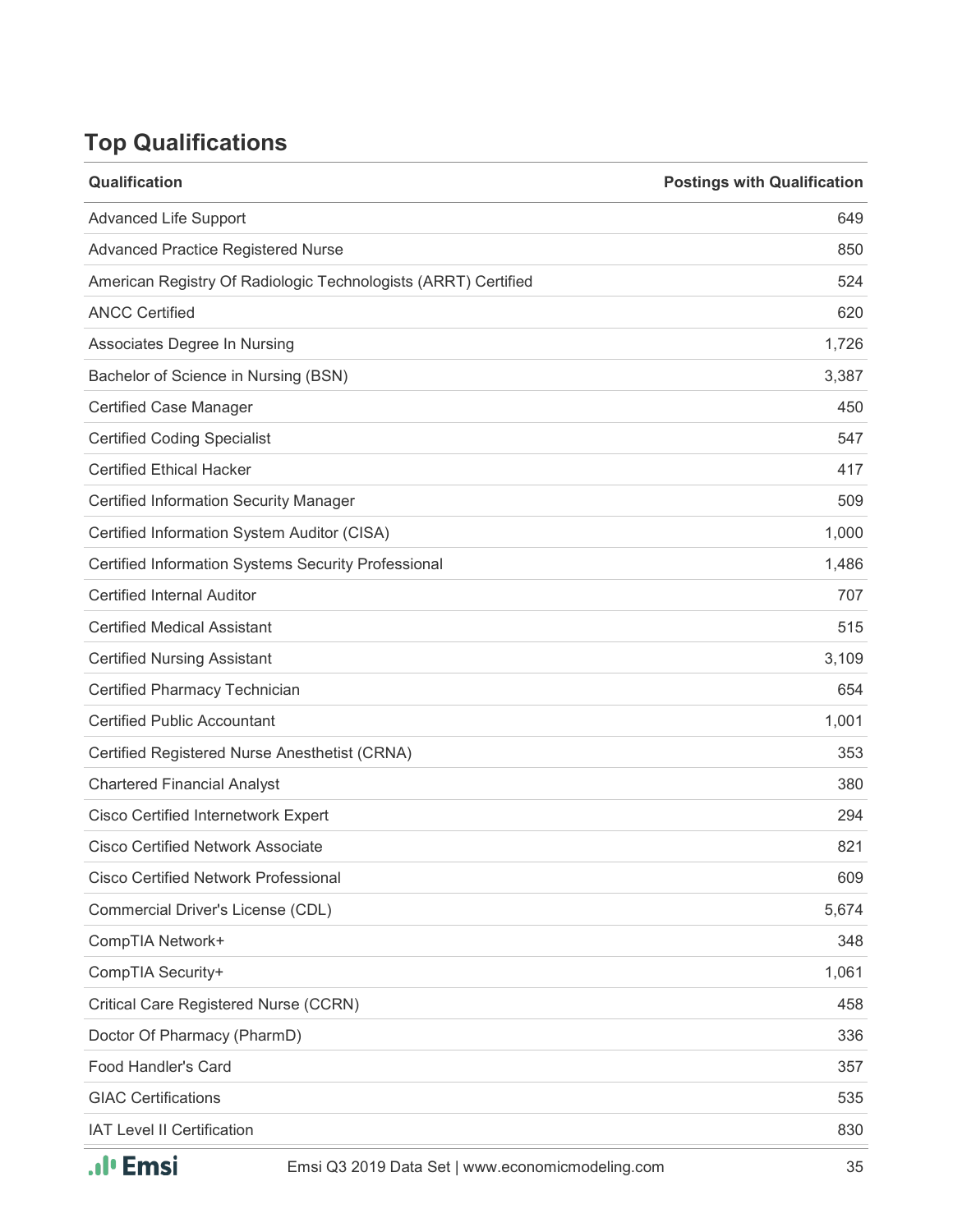| <b>ITIL Certifications</b>                                       | 753   |
|------------------------------------------------------------------|-------|
| <b>ITIL Foundation Certification</b>                             | 474   |
| Licensed Clinical Social Worker (LCSW)                           | 567   |
| <b>Licensed Practical Nurse</b>                                  | 3,253 |
| <b>Licensed Professional Engineer</b>                            | 513   |
| <b>Licensed Vocational Nurses</b>                                | 609   |
| Master Of Business Administration (MBA)                          | 1,609 |
| <b>Medical License</b>                                           | 560   |
| <b>Medical Technologist</b>                                      | 349   |
| <b>Microsoft Certified Professional</b>                          | 539   |
| Microsoft Certified Systems Administrator (MCSA)                 | 508   |
| Microsoft Certified Systems Engineer                             | 670   |
| <b>Nurse Practitioner</b>                                        | 1,749 |
| <b>Patient Care Technician</b>                                   | 693   |
| <b>Professional Engineer</b>                                     | 883   |
| Project Management Professional Certification                    | 1,302 |
| Radiologic Technologist                                          | 494   |
| Series 7 General Securities Representative License (Stockbroker) | 452   |
| ServSafe Certification                                           | 585   |
| Transportation Worker Identification Credential (TWIC) Card      | 314   |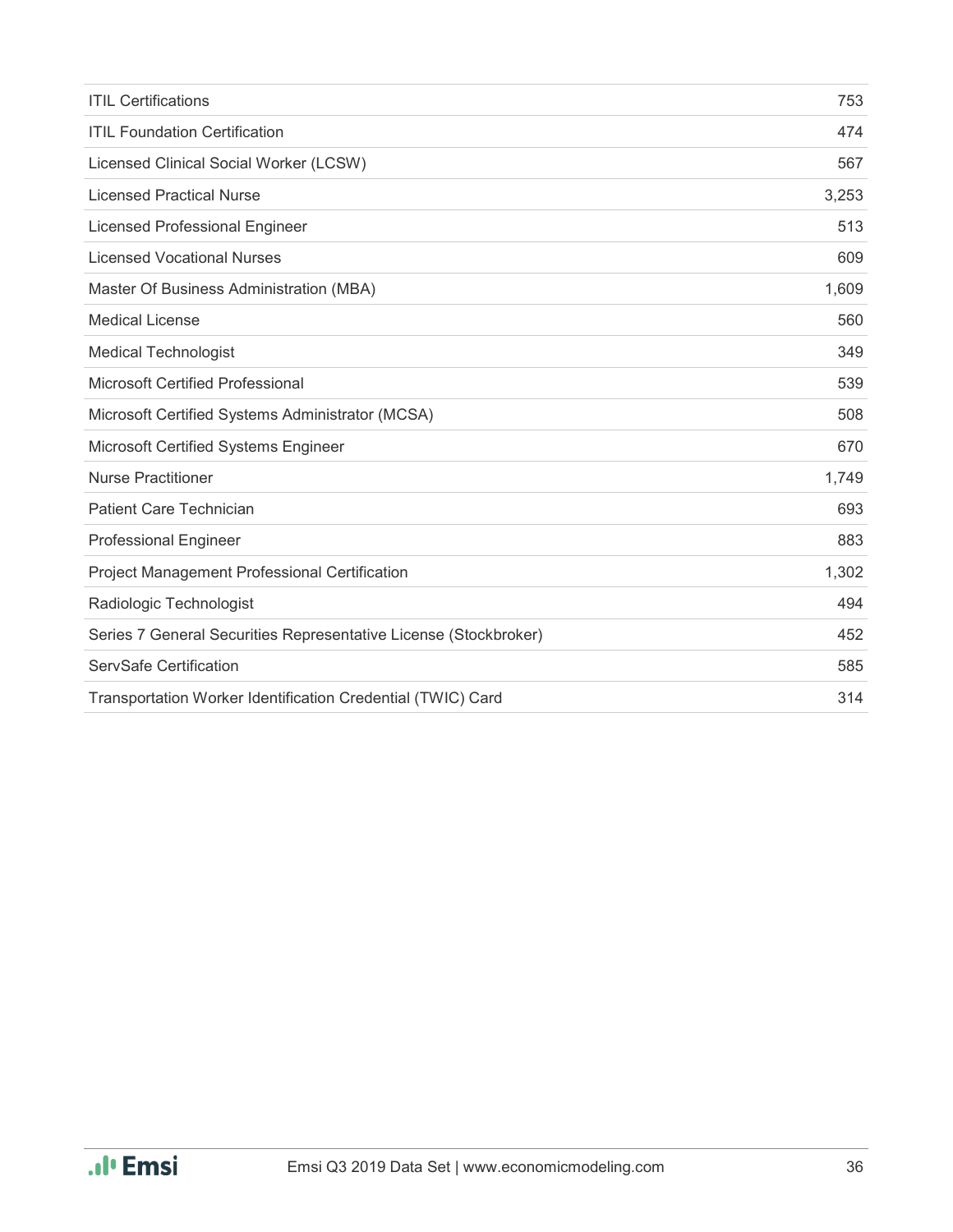## **Top Posting Sources**

| Website                 | Postings on Website (Jun 2018 - May 2019) |
|-------------------------|-------------------------------------------|
| Geebo.com               | 96,559                                    |
| Nexxt.com               | 88,570                                    |
| My.jobs                 | 38,949                                    |
| Thejobnetwork.com       | 28,385                                    |
| Monster.com             | 28,081                                    |
| Jobserve.com            | 26,764                                    |
| Jobs.net                | 21,251                                    |
| Careerbuilder.com       | 20,622                                    |
| Learn4good.com          | 19,733                                    |
| Careerboard.com         | 15,830                                    |
| Employmentcrossing.com  | 15,408                                    |
| Jobing.com              | 13,855                                    |
| Glassdoor.com           | 10,813                                    |
| Neuvoo.com              | 9,871                                     |
| Dice.com                | 9,141                                     |
| Resume-library.com      | 8,993                                     |
| Snagajob.com            | 8,085                                     |
| Jofdav.com              | 7,849                                     |
| Ziprecruiter.com        | 7,007                                     |
| Disabledperson.com      | 6,896                                     |
| Gijobs.com              | 6,829                                     |
| Prodivnet.com           | 6,588                                     |
| Careerarc.com           | 5,663                                     |
| Retirementjobs.com      | 5,013                                     |
| Jobvertise.com          | 4,390                                     |
| Americasjobexchange.com | 4,280                                     |
| Recruitmilitary.com     | 3,990                                     |
| Bluecollarcrossing.com  | 3,228                                     |
| Nettemps.com            | 2,917                                     |
| Roanoke.com             | 2,423                                     |
| Jobmonkeyjobs.com       | 2,298                                     |

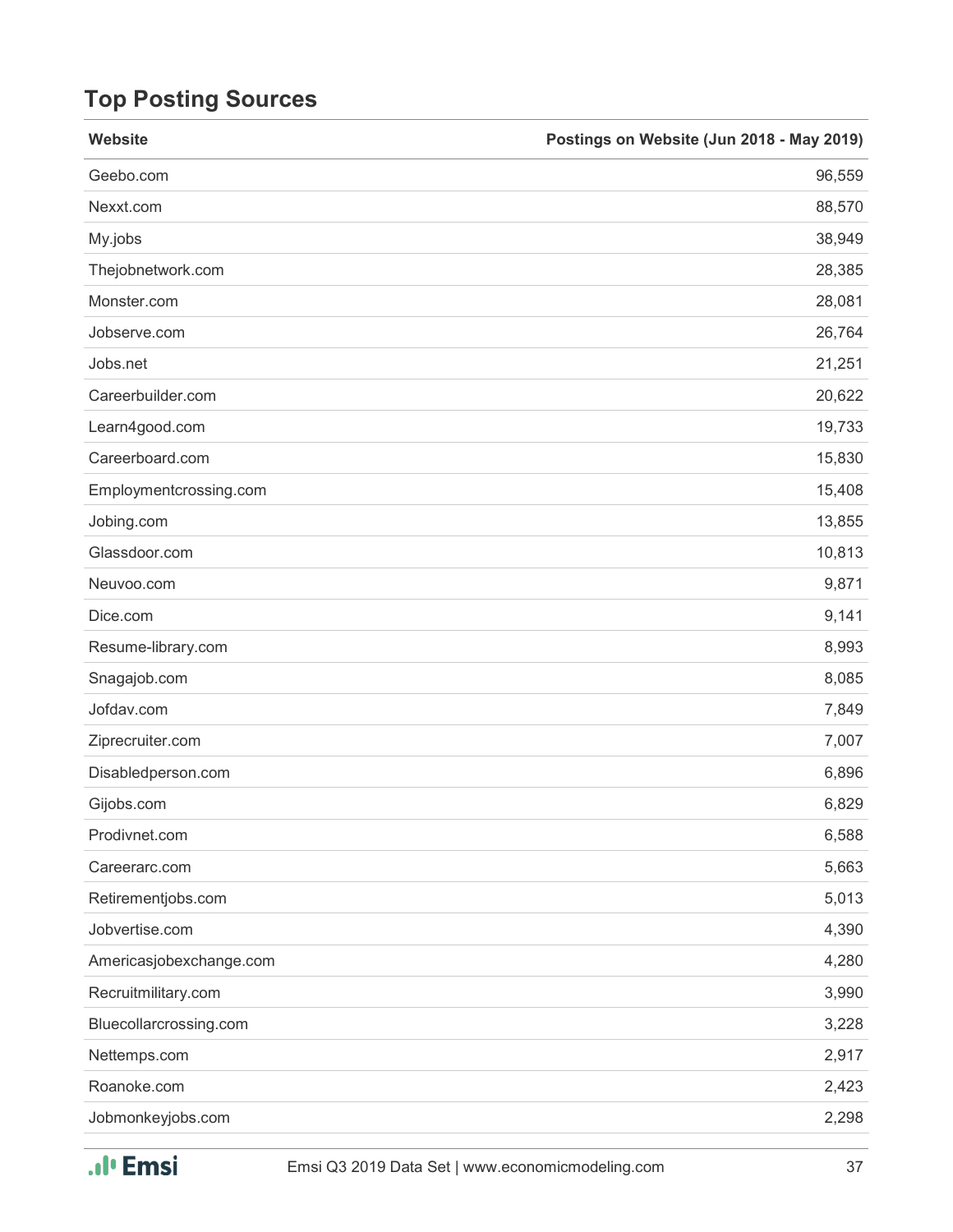| Care.com              | 2,037 |
|-----------------------|-------|
| Hirepurpose.com       | 2,002 |
| Newsok.com            | 1,967 |
| Dejobs.org            | 1,891 |
| Recruit.net           | 1,876 |
| Antheminc.com         | 1,850 |
| Accaglobal.com        | 1,842 |
| Jobsweb.com           | 1,640 |
| Kforce.com            | 1,620 |
| Randstadusa.com       | 1,575 |
| Randstad.com          | 1,560 |
| Jobfinderusa.com      | 1,523 |
| Bebee.com             | 1,506 |
| Orlandojobs.com       | 1,464 |
| Careercast.com        | 1,427 |
| Recruiternetworks.com | 1,405 |
| Diversityinc.com      | 1,323 |
| Mashable.com          | 1,296 |
| Clearancejobs.com     | 1,292 |